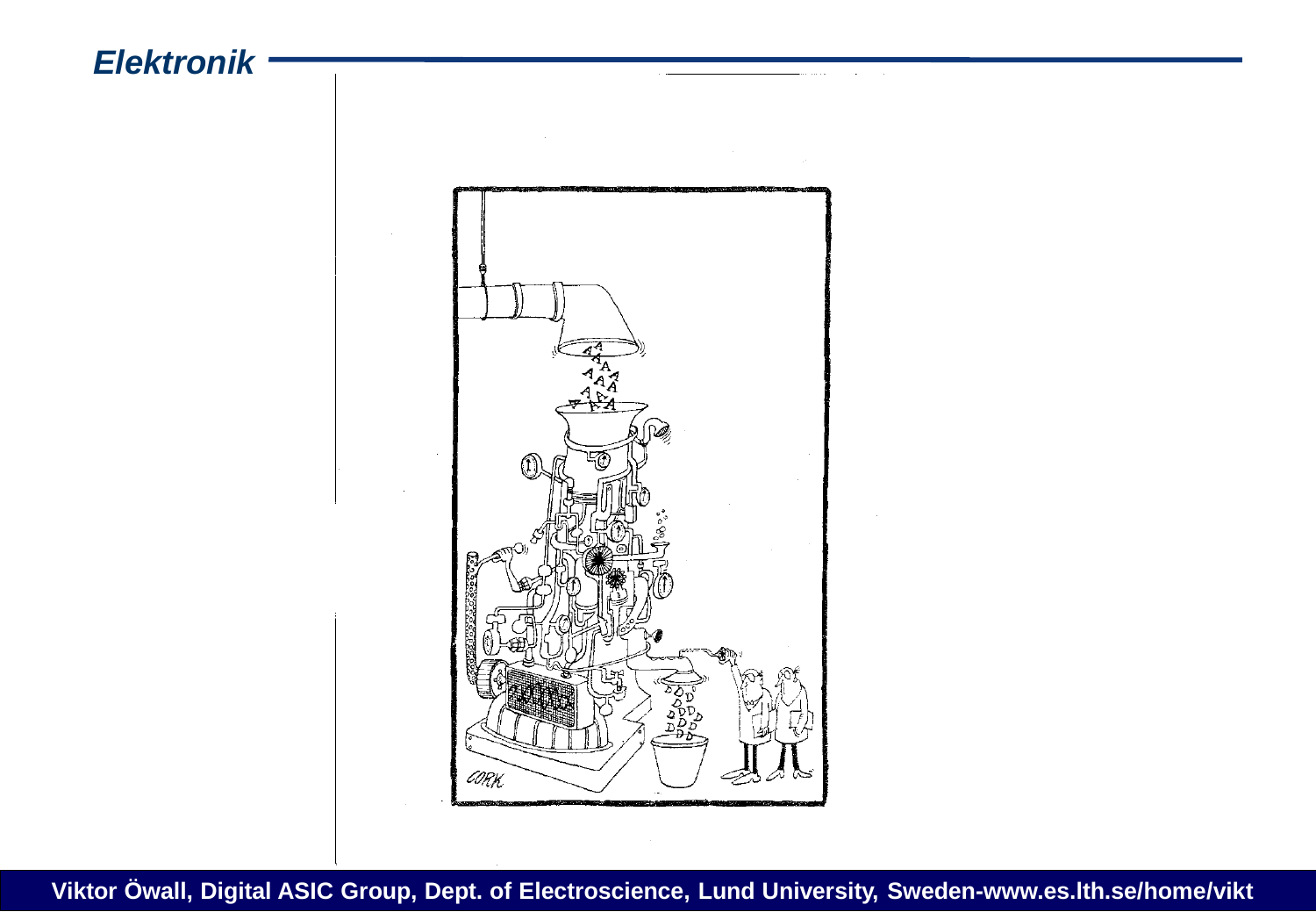## **Analogt och Digital**

#### **Viktor Öwall**

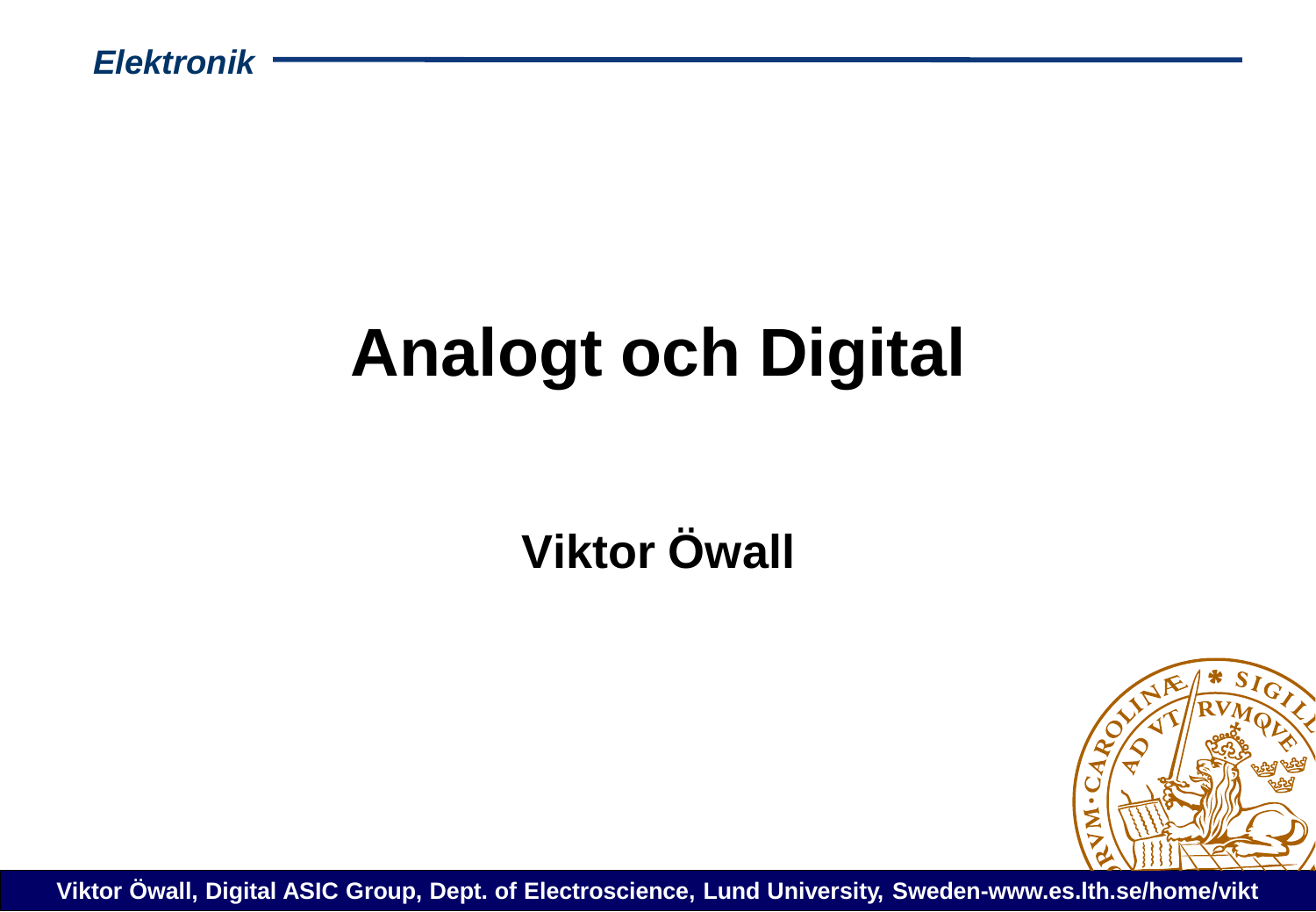## **Analoga och Digitala Signaler**

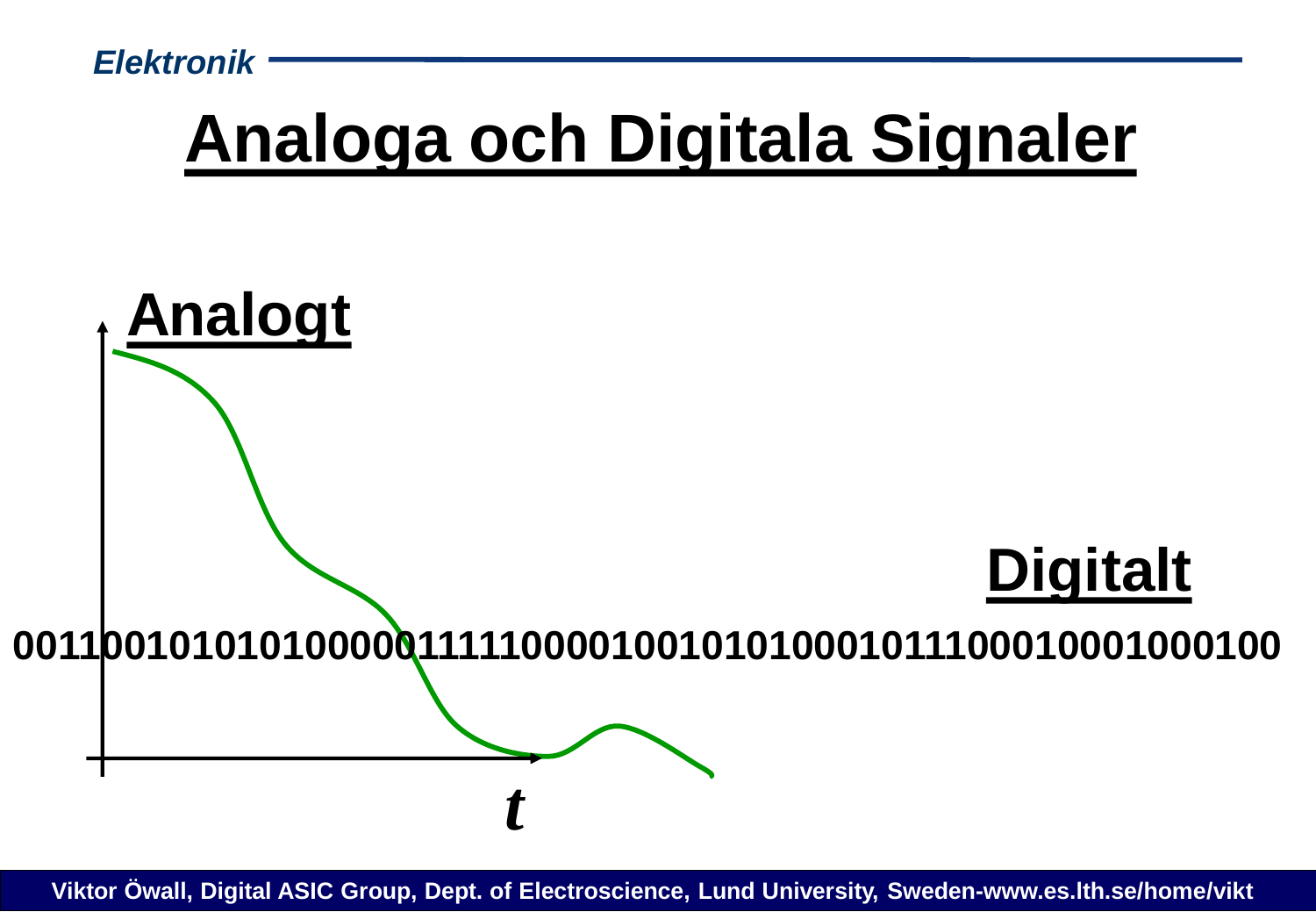## **Analogt kontra Digitalt**



- få komponenter
- låg effektförbrukning
- höga frekvenser
- "verkliga" signaler





### **Digitalt**

- Hög precision
- Komplexare algoritmer
- Lagringskapacitet

CD/DVD, MP3, Digitalkamera, GSM, datorer, etc, etc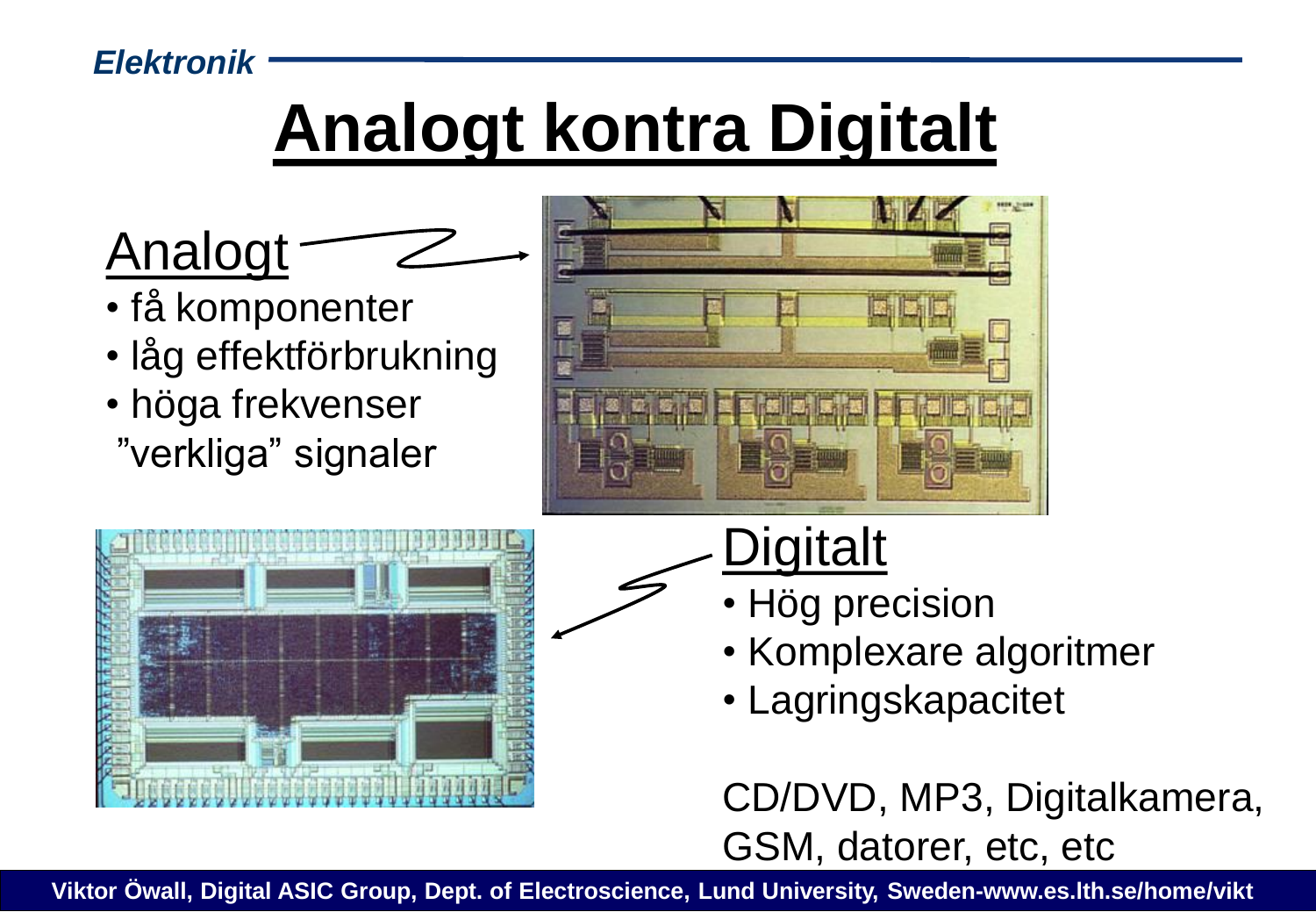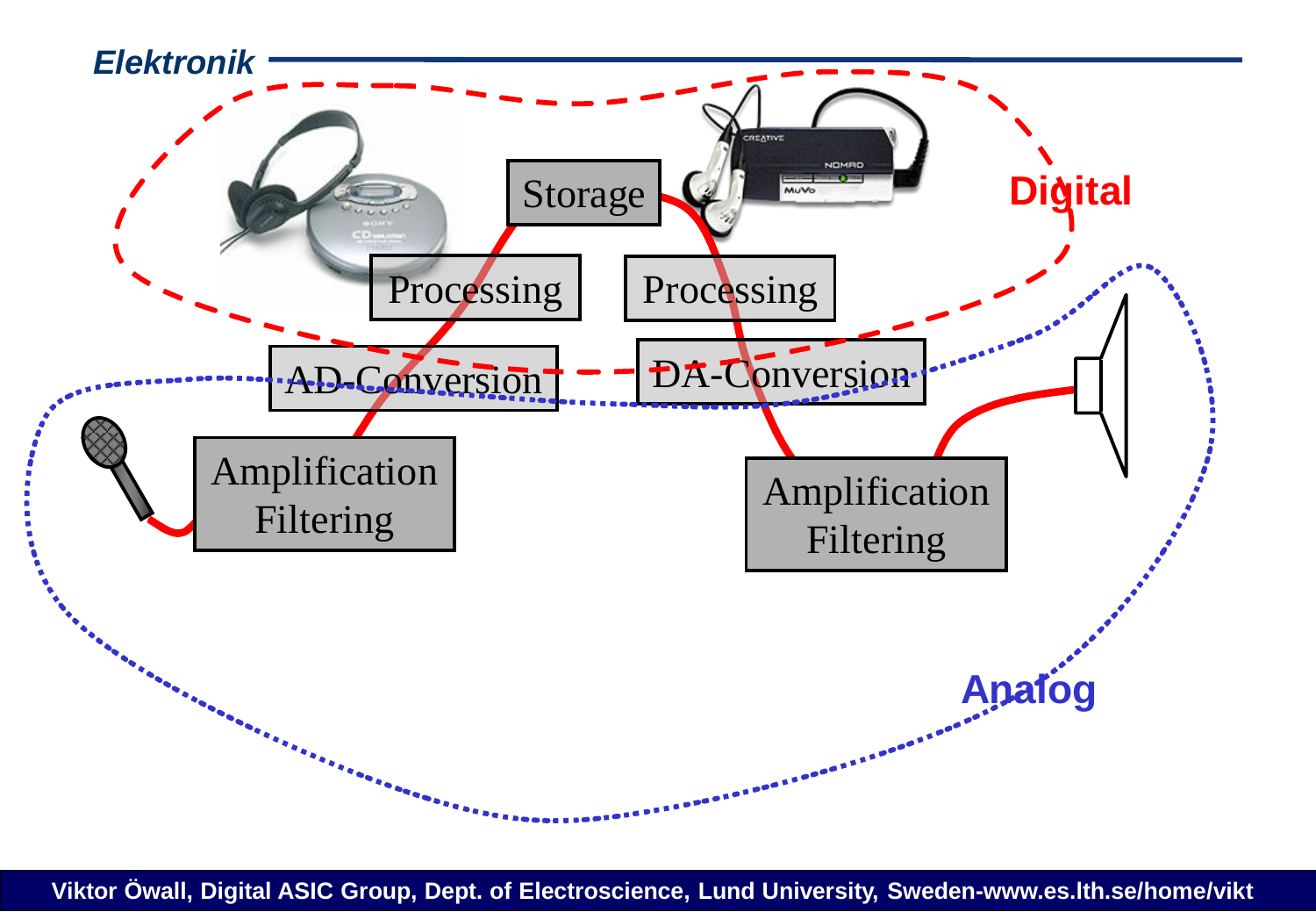

**Trenden idag är att flytta Analog/Digital gränsnittet så nära antennen som möjligt.**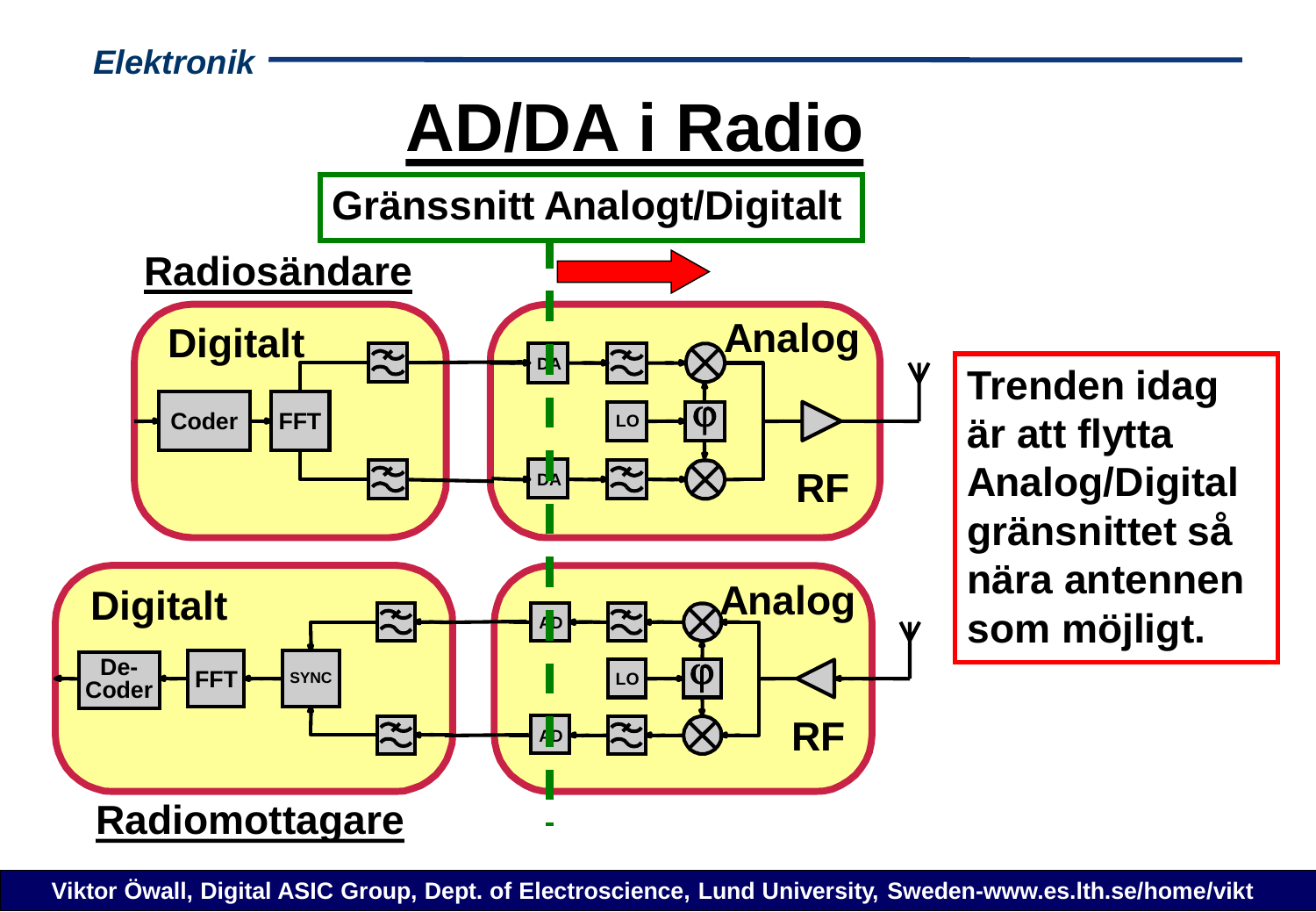### **Binära Talsystemet**

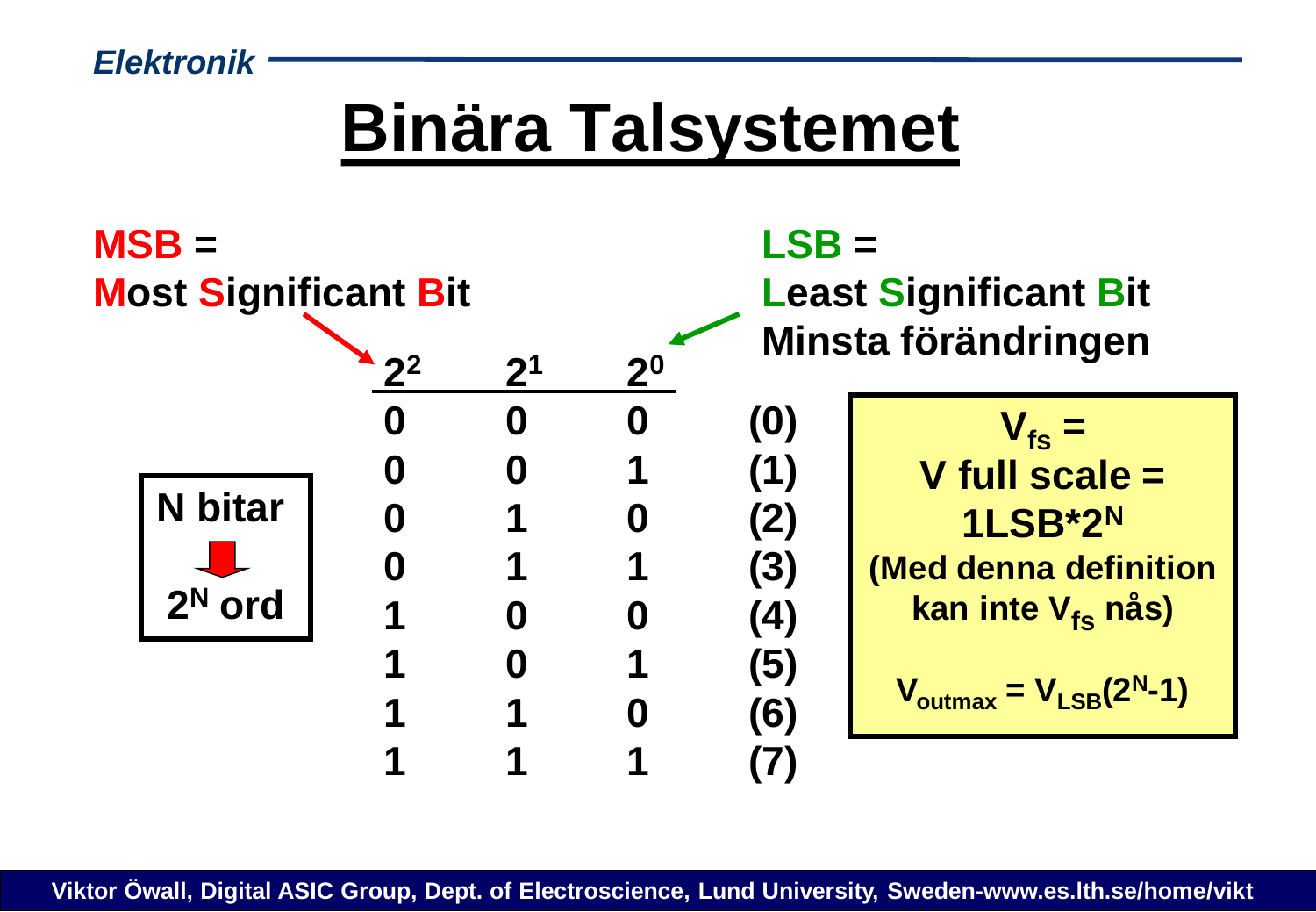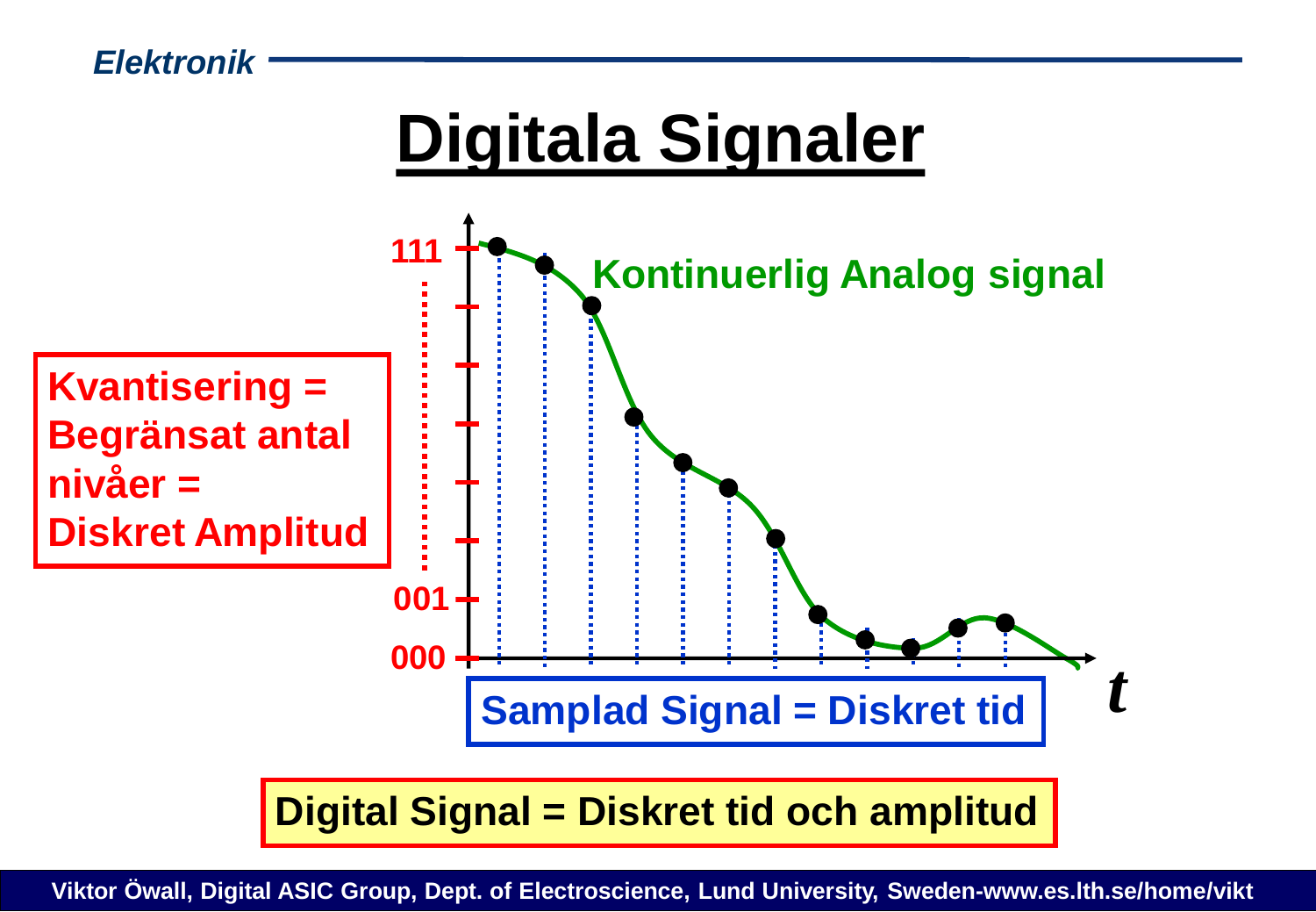## **Dynamik och Upplösning**

| <b>Antal</b><br>bitar | <b>Antal</b><br><b>Intervall</b> | <b>Upplösning</b><br>$V_{fs} = 0.5V$ | <b>Dynamik</b><br>$V_{LSB} = 0.03125$ |
|-----------------------|----------------------------------|--------------------------------------|---------------------------------------|
| 4                     | 16                               | 0.03125V                             | 0.5V                                  |
| 8                     | 256                              | 2mV                                  | <b>8V</b>                             |
| 12                    | 4096                             | 0.12mV                               | <b>128V</b>                           |
| 16                    | 65 536                           | $7.6 \mu V$                          | <b>2042V</b>                          |
| 24                    | 16 777 216                       | 29.8nV                               | 524288V                               |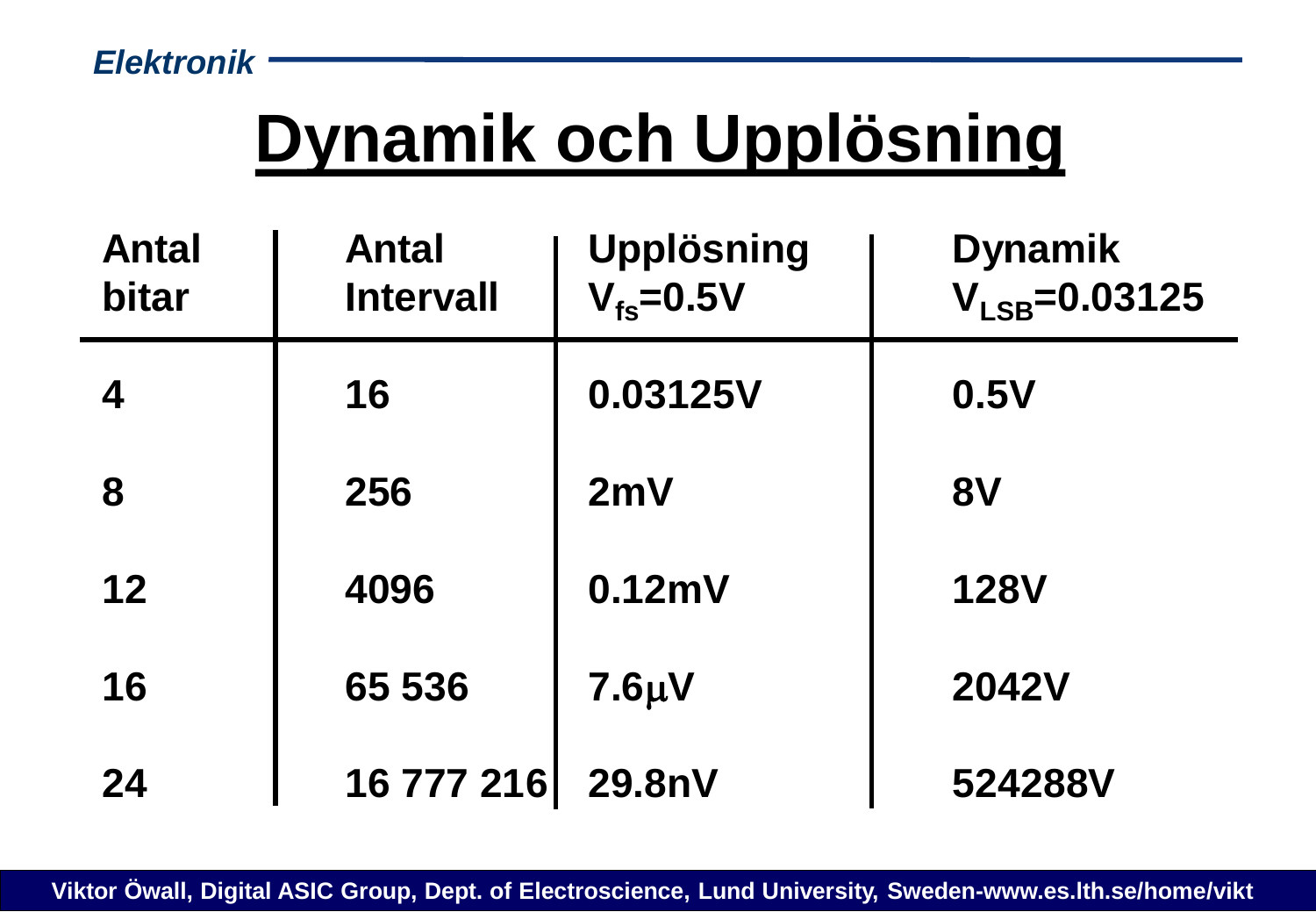## **Kvantiseringsfel**

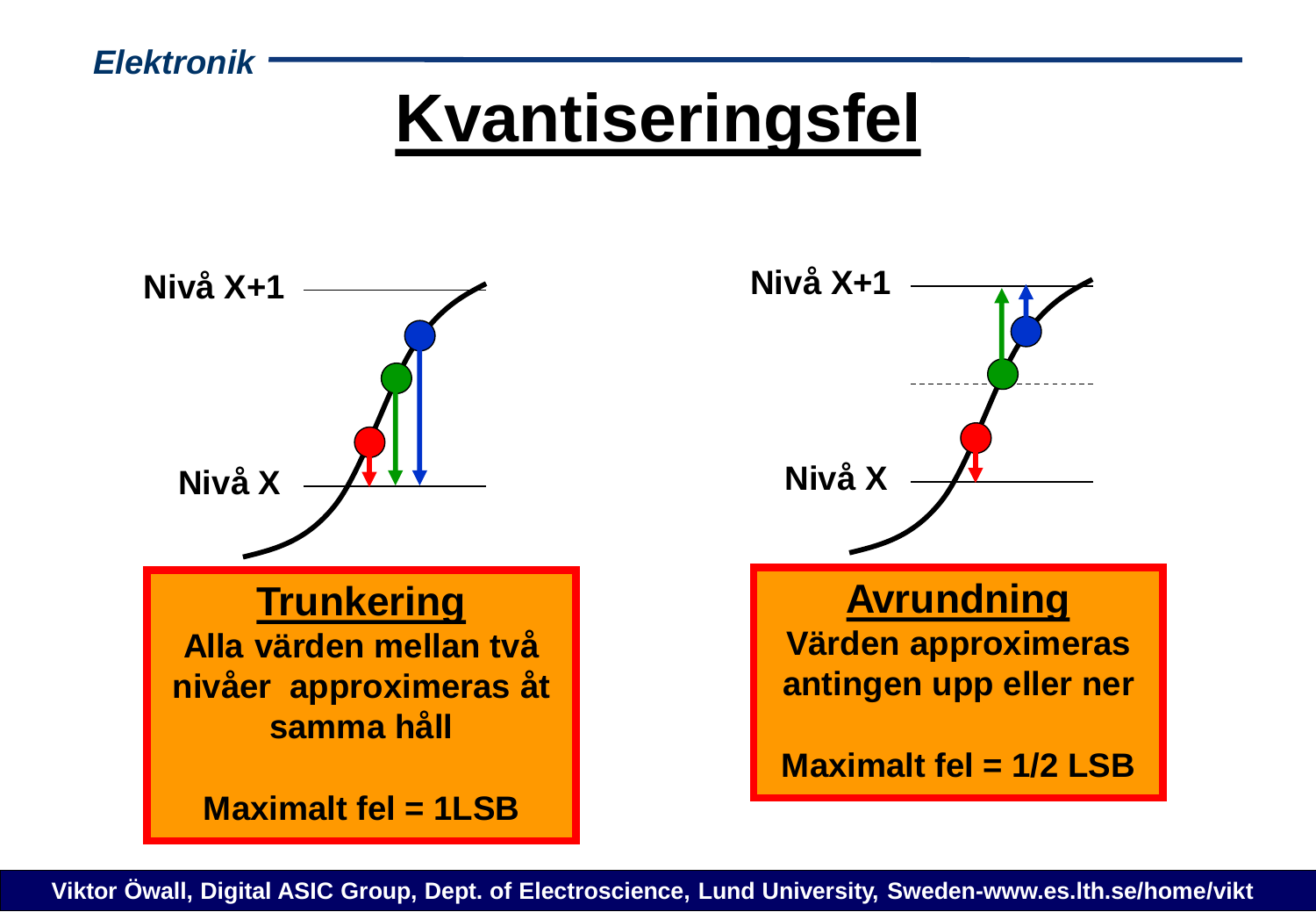## **Nyquists Samplingsteorem**

**Om man samplar en analog signal med en bandbredd,** *BWsignal* **, med en samplingsfrekvens**

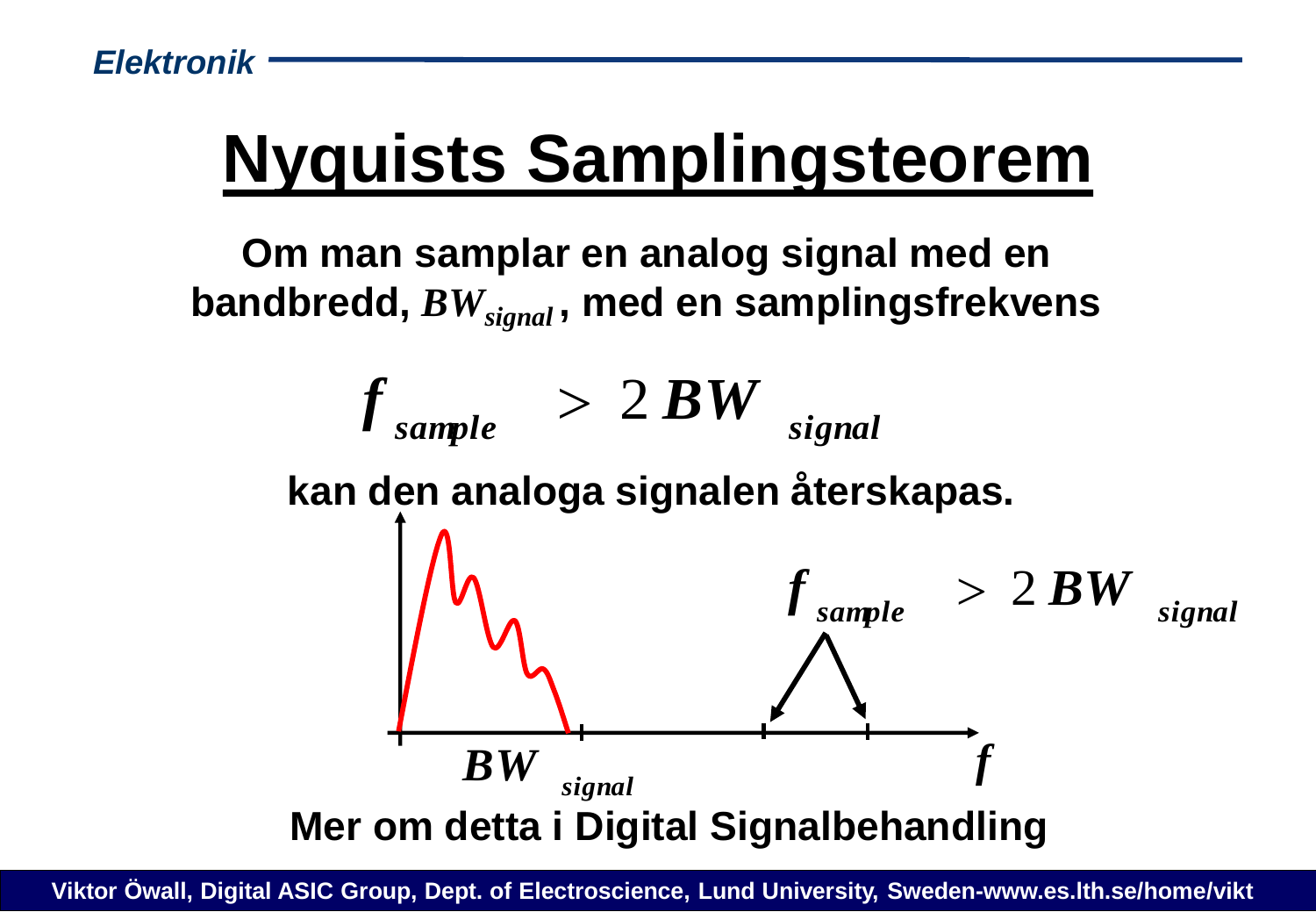## **Nyquists Samplingsteorem - Audio**

Det mänskliga örat har en bandbredd 20Hz-20kHz, om

$$
f_{\text{sample}} > 2 \times 20 \text{ kHz} = 40 \text{ kHz}
$$

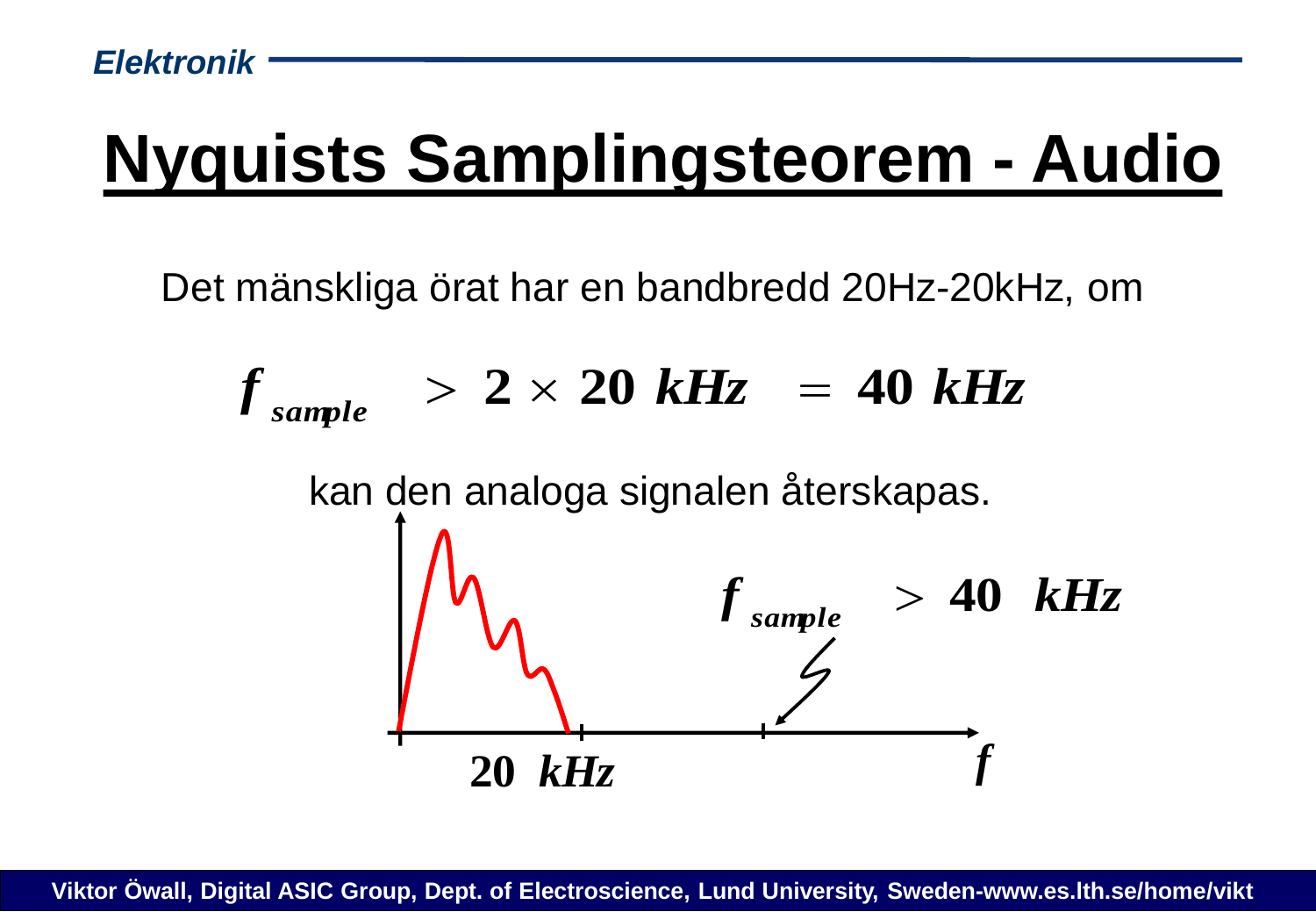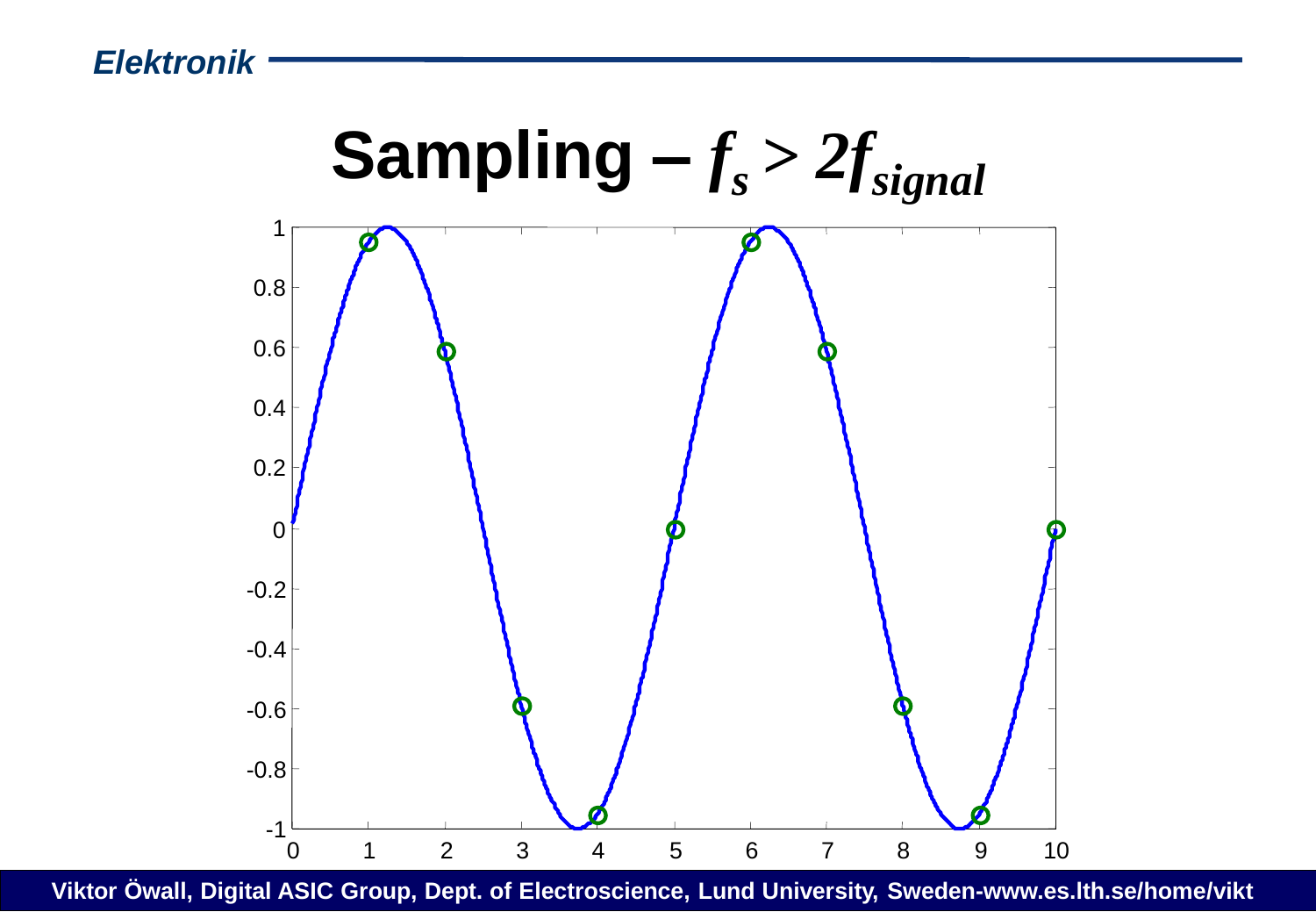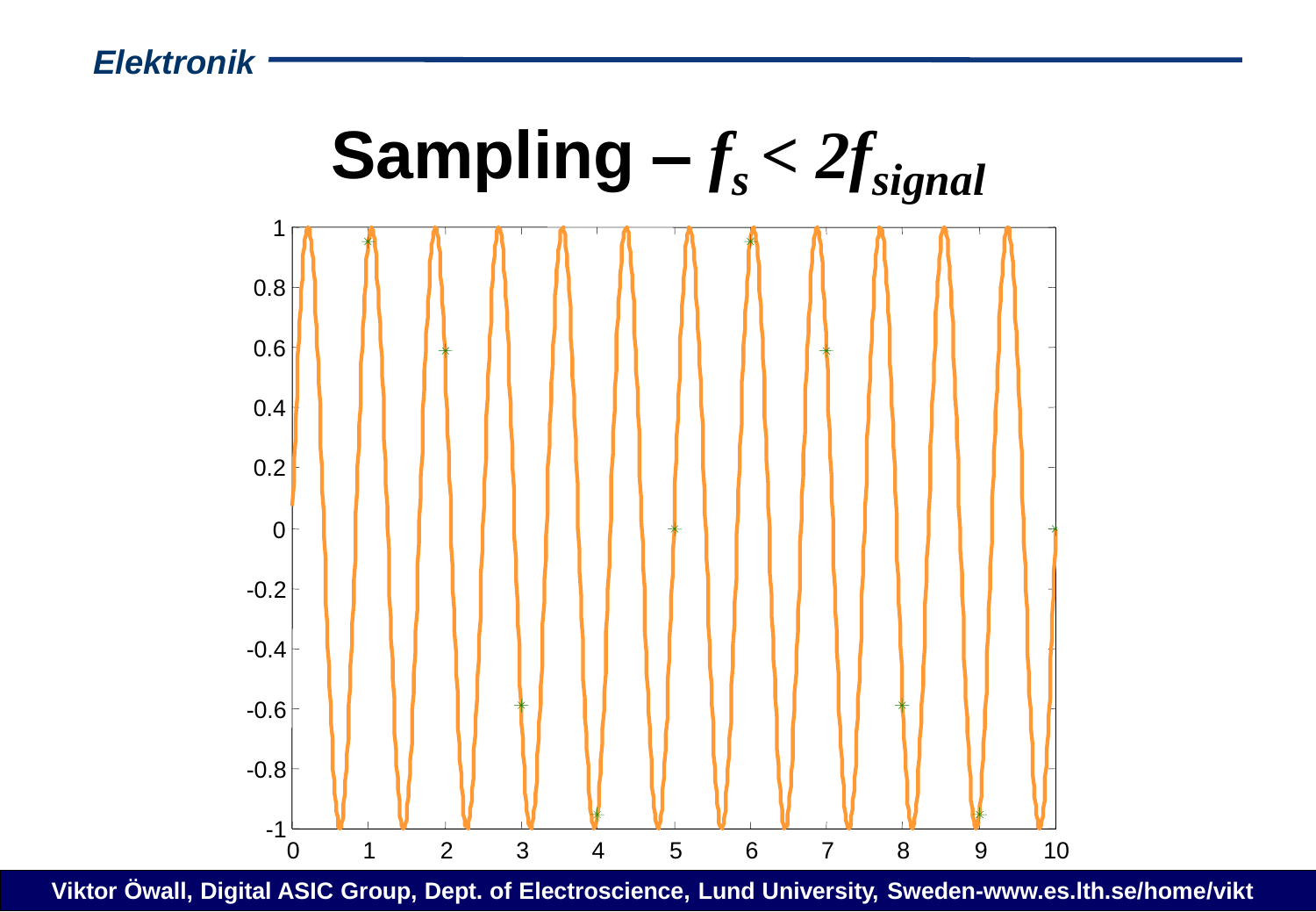### **Signalerna kan förväxlas - vikning**

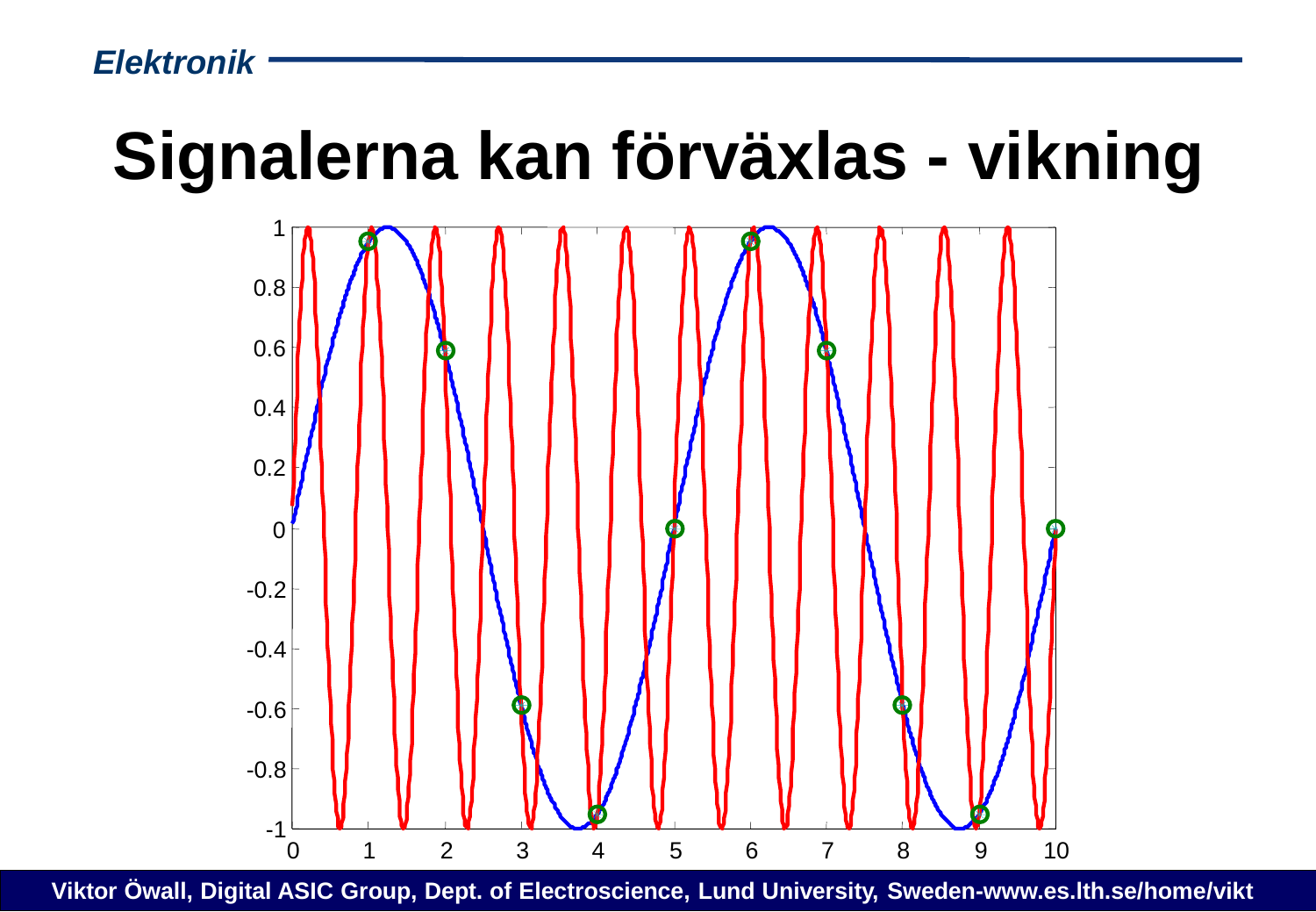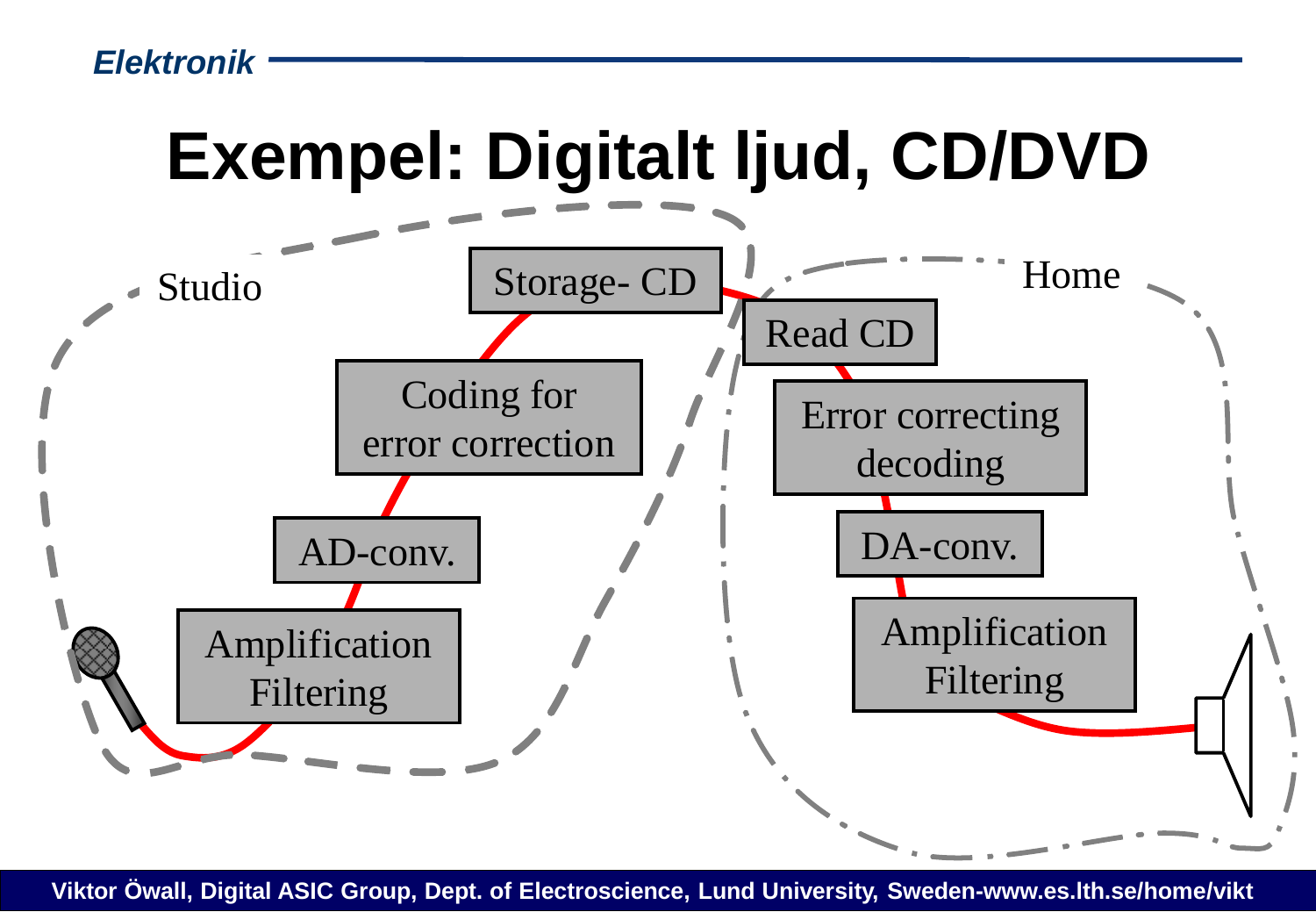## **CD kontra DVD audioformat**

| <b>Specification</b>                       |          | <b>CD Audio   DVD Audio</b> |
|--------------------------------------------|----------|-----------------------------|
| <b>Sampling Rate</b>                       | 44.1 kHz | 96/192 kHz                  |
| <b>Sampling Accuracy</b>                   | 16-bit   | $24$ -bit                   |
| <b>Number of Possible Output</b><br>Levels | 65,536   | 16,777,216                  |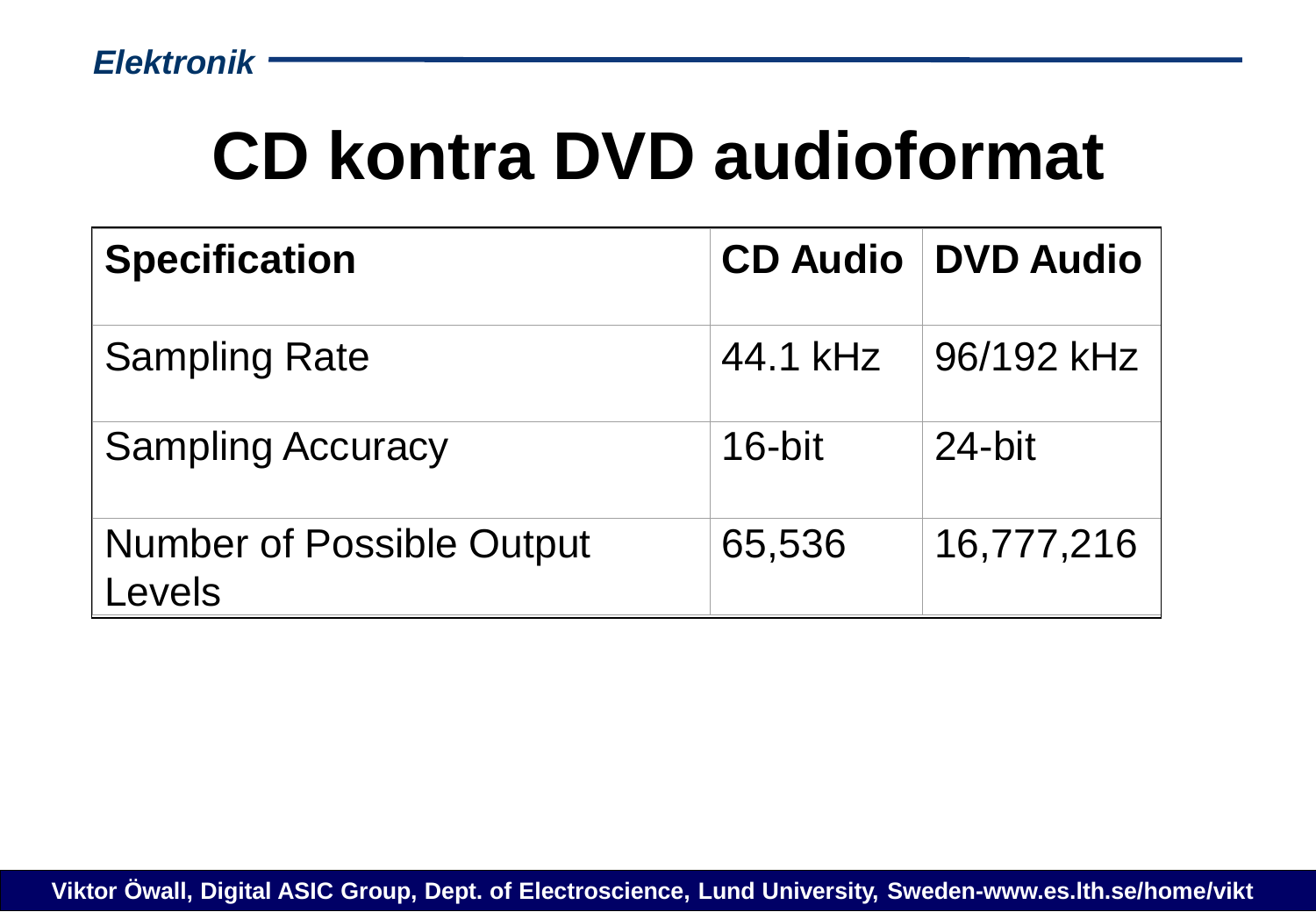# **Digital till Analog omvandling**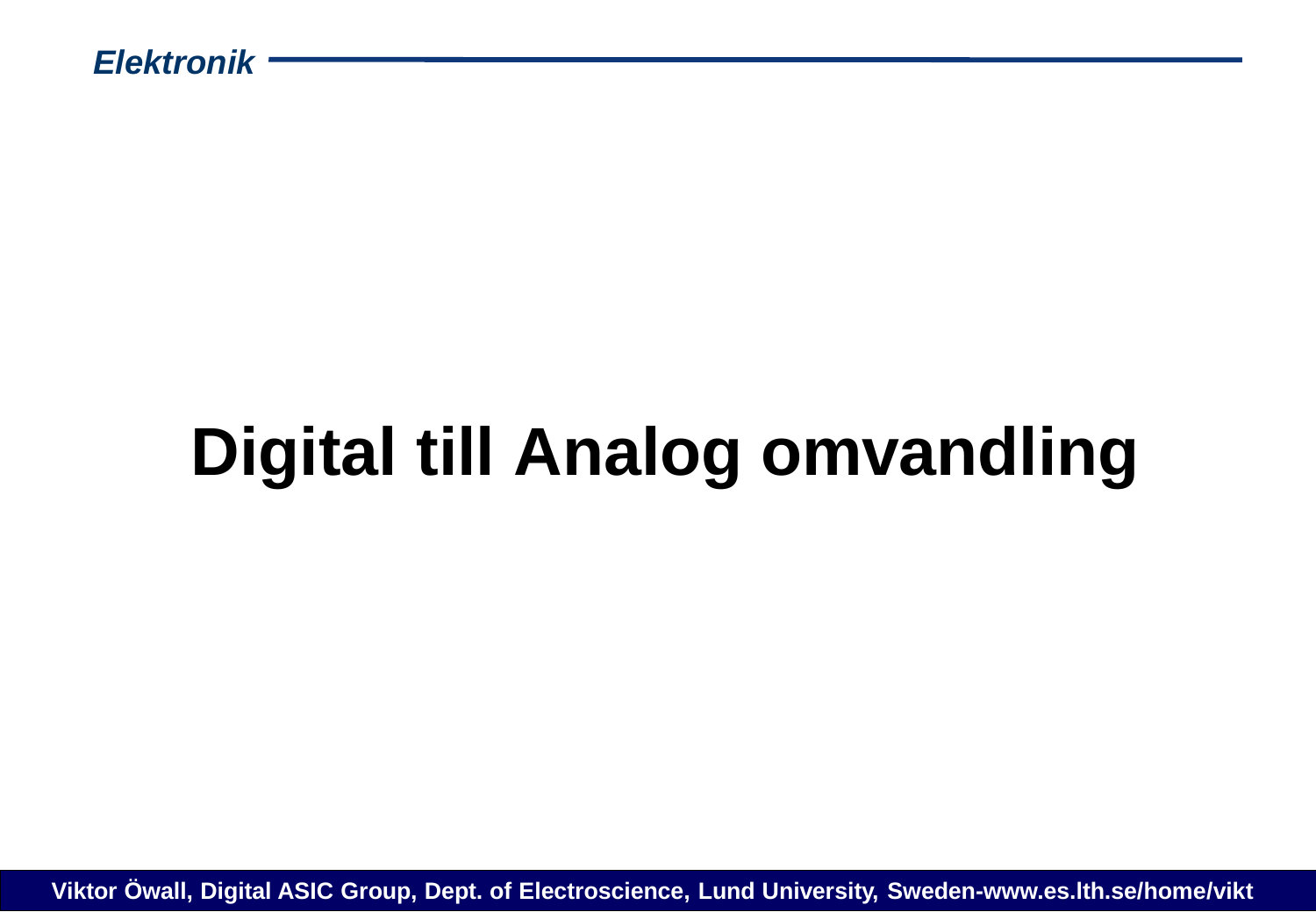#### **Digital till Analog Konvertering**

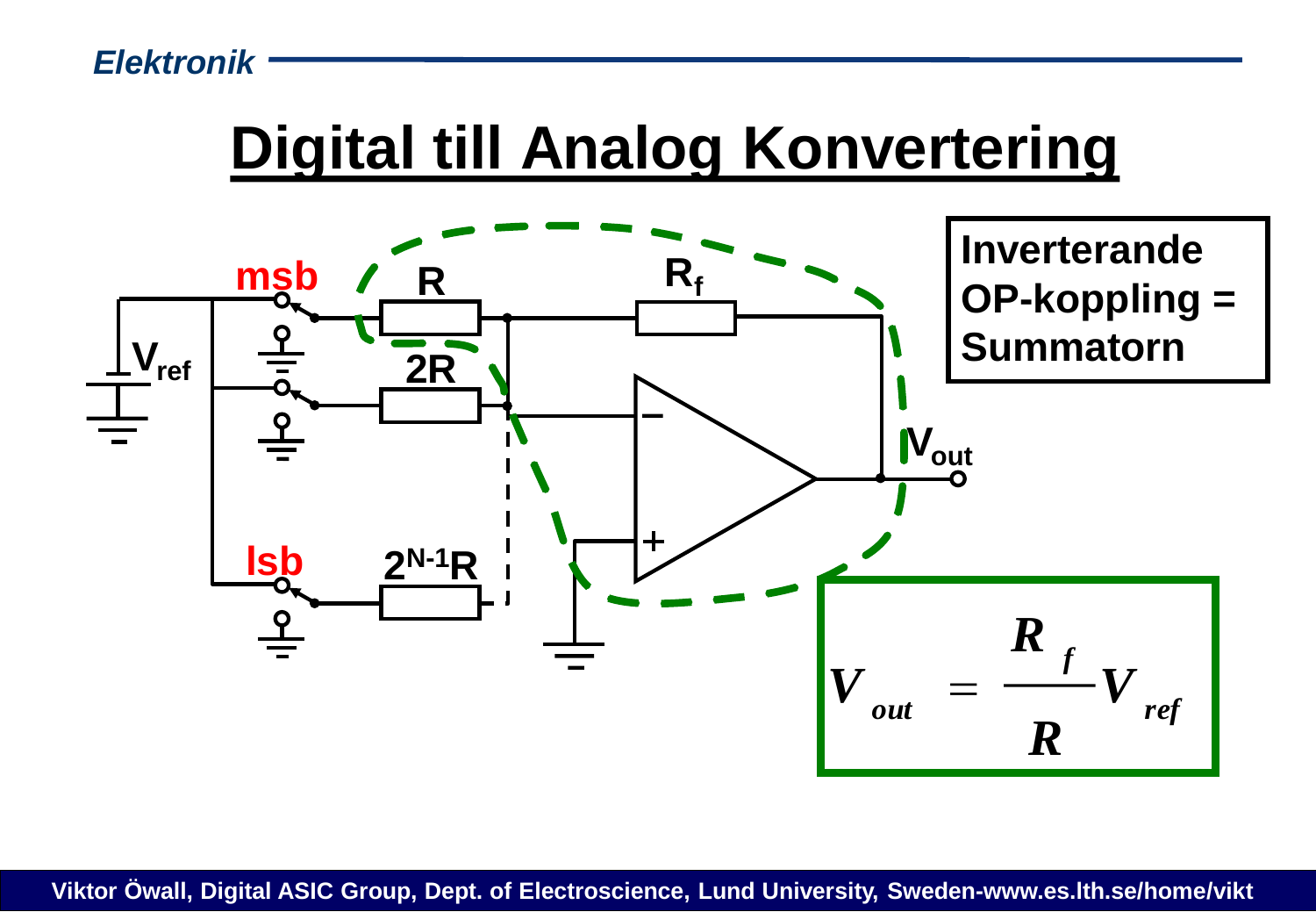#### **Digital till Analog Konvertering**

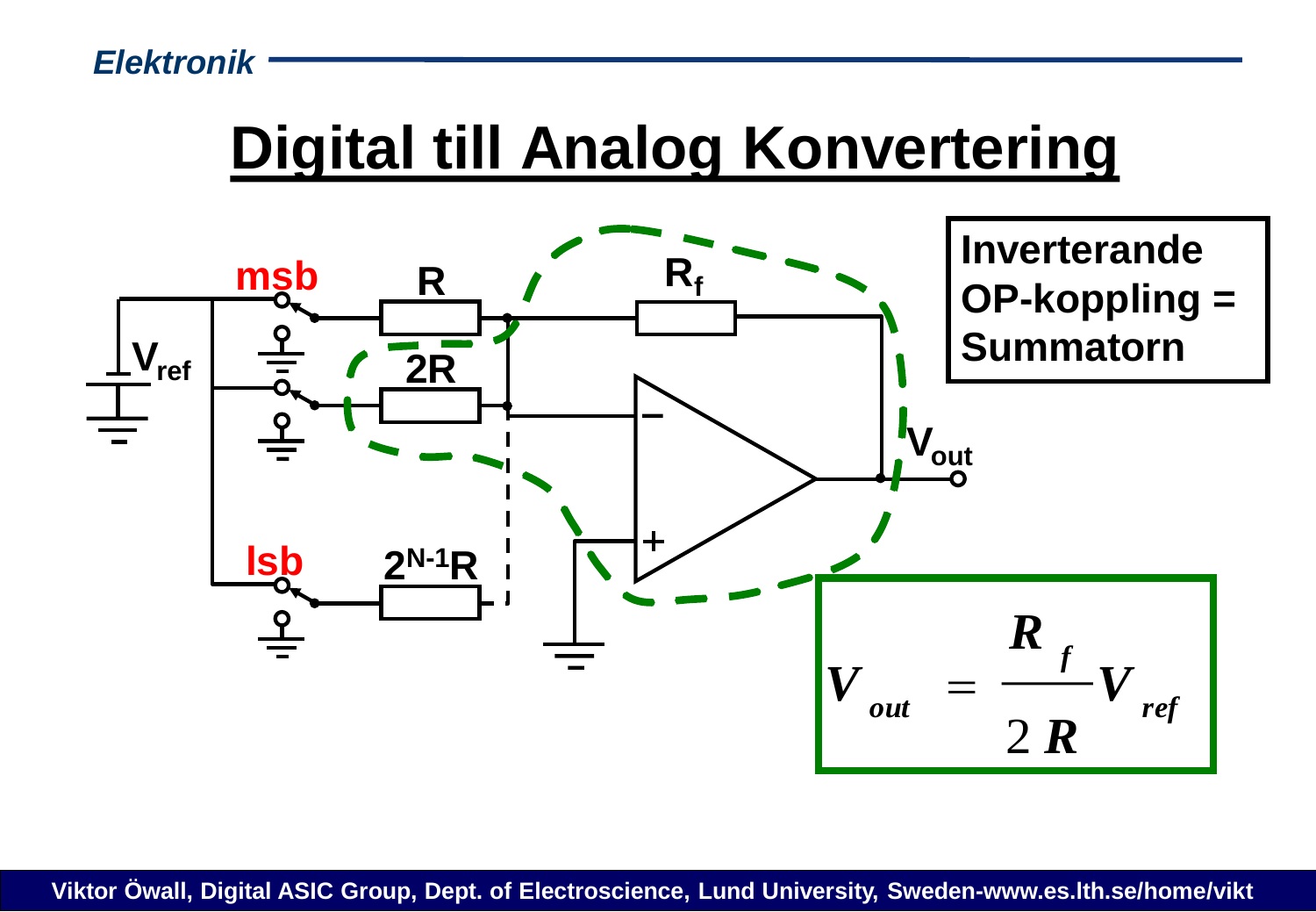#### **Digital till Analog Konvertering**

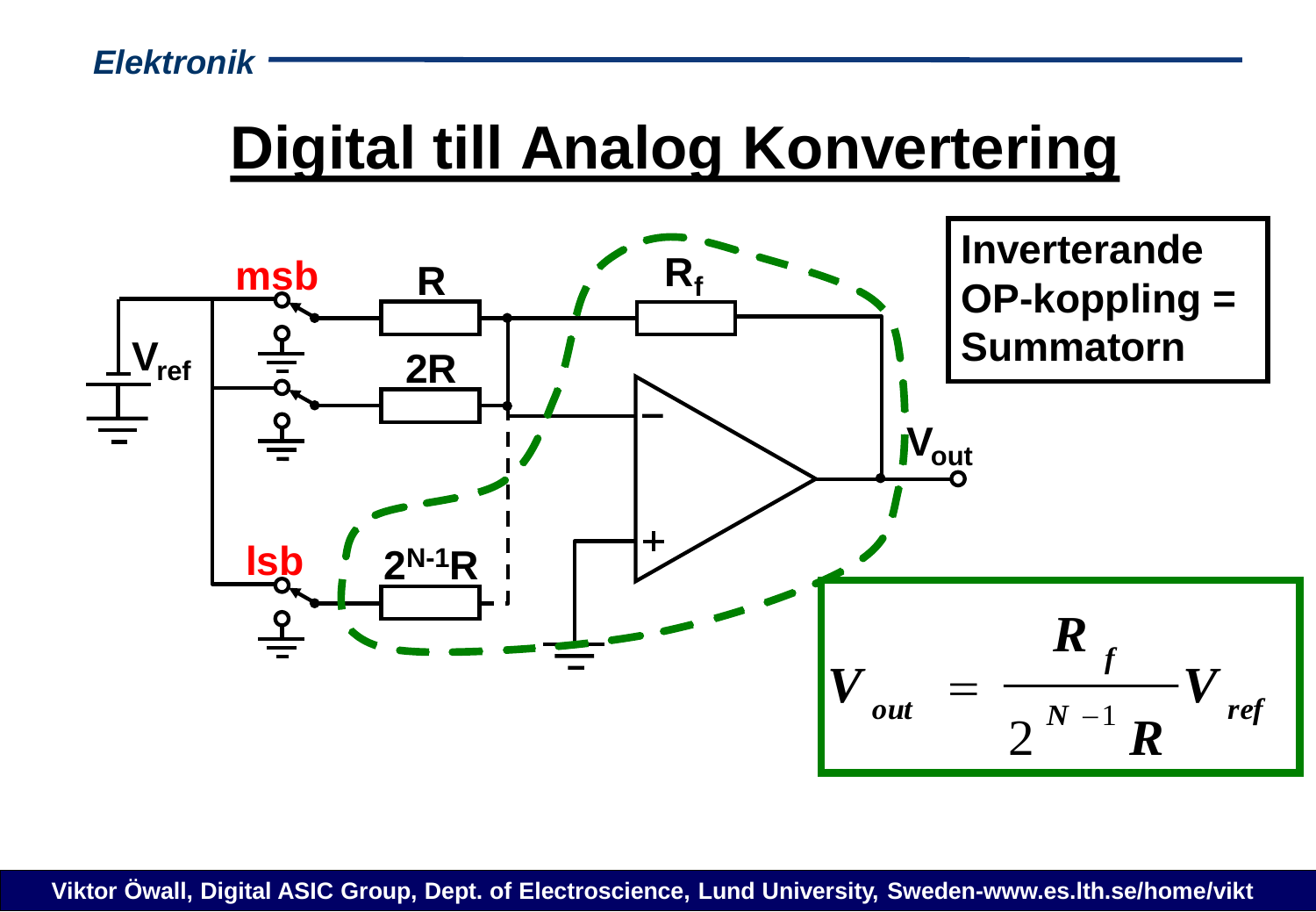### **Digital till Analog Konvertering**

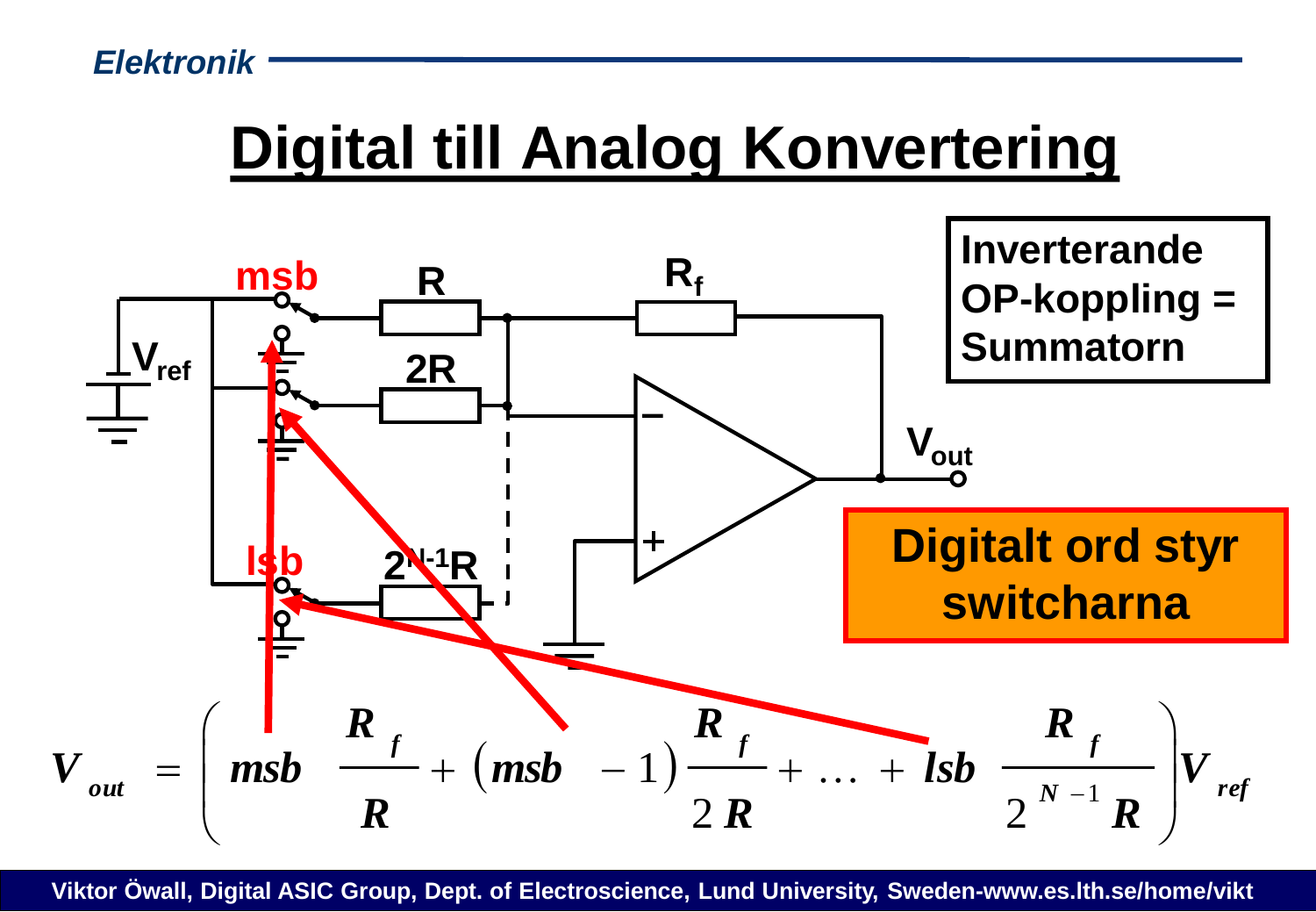### **Digital till Analog Konvertering**



#### **Svårt med så stora motståndsvärden! Litet antal bitar med relativt låga krav.**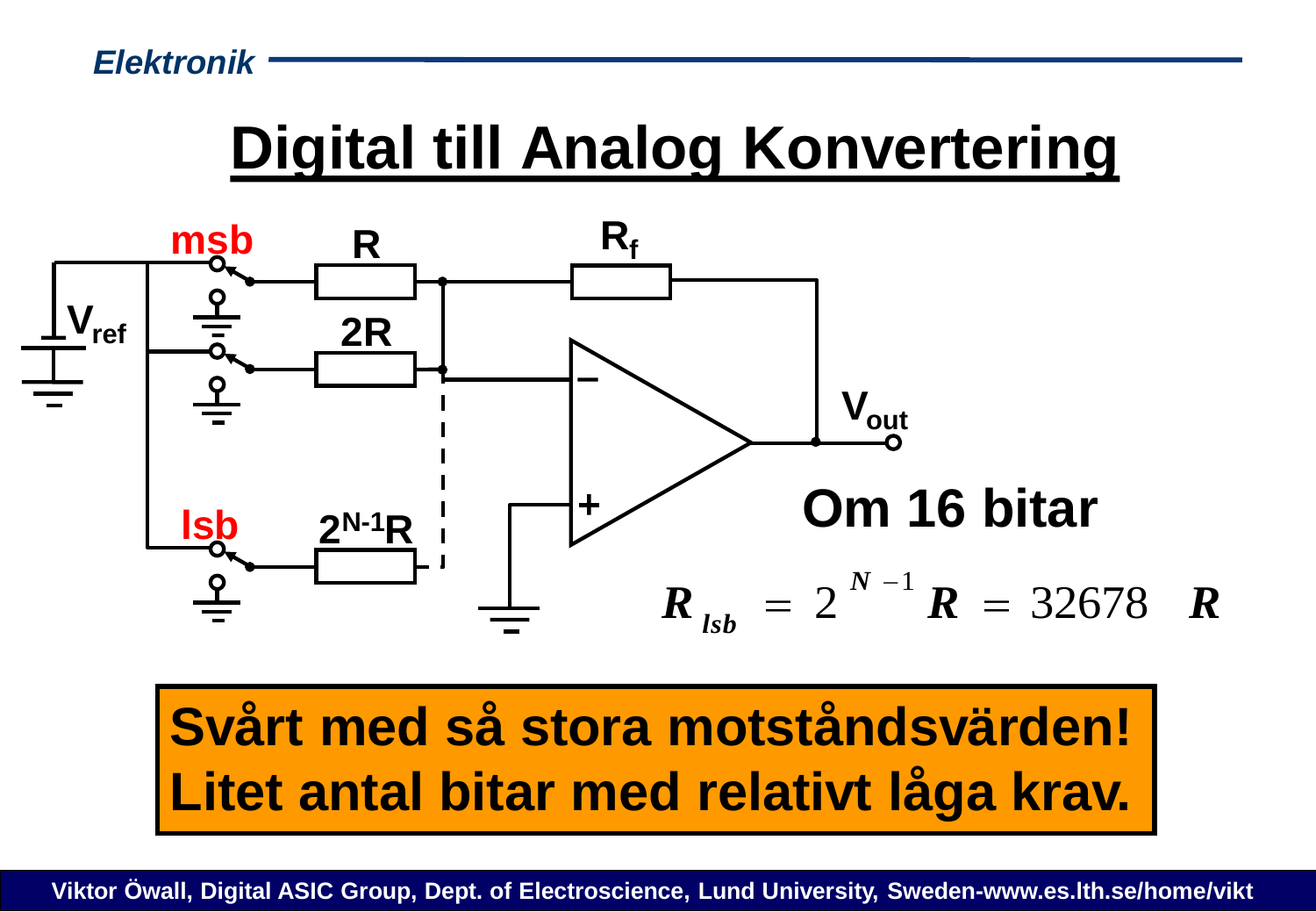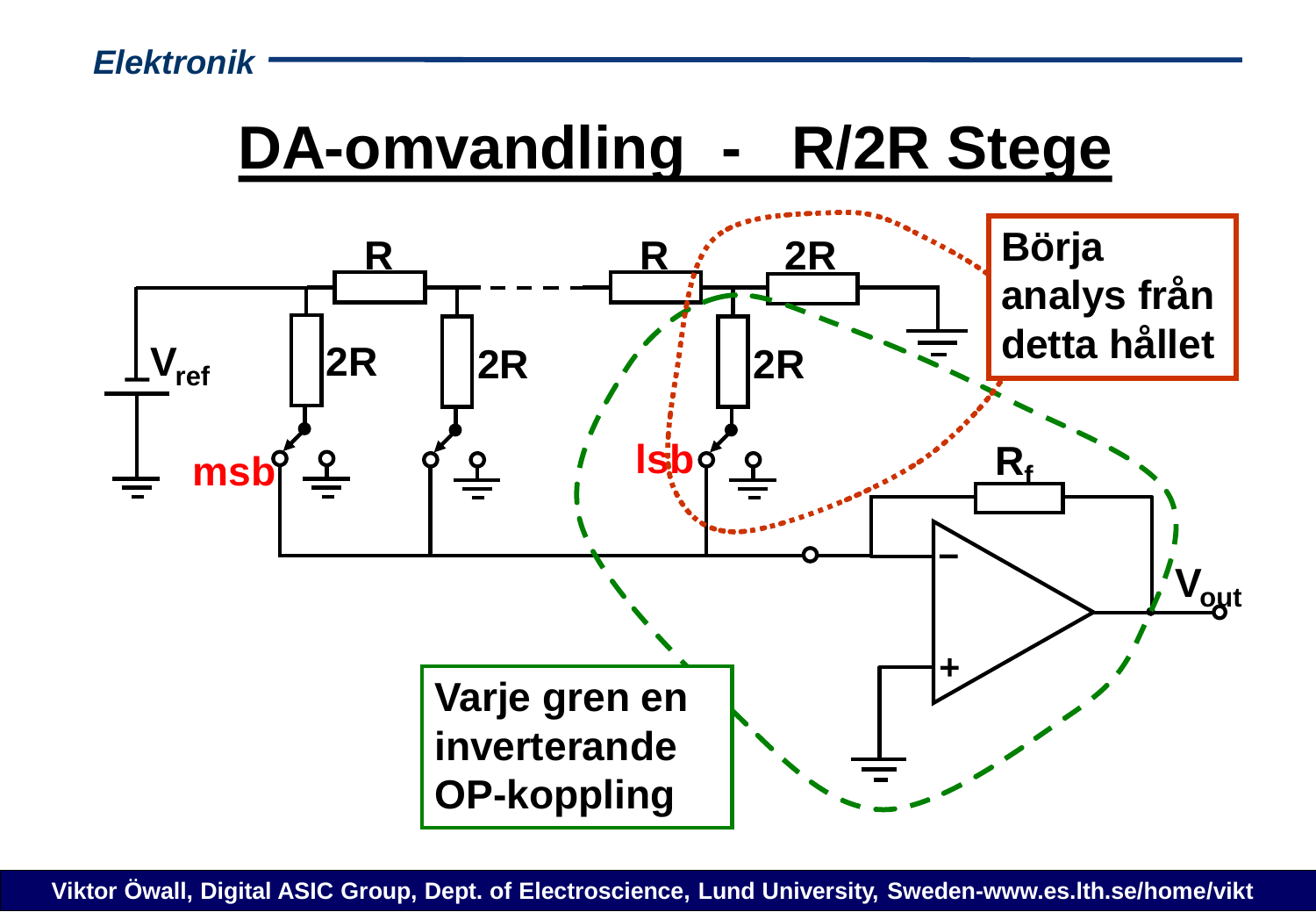### **DA-omvandling - R/2R Stege**

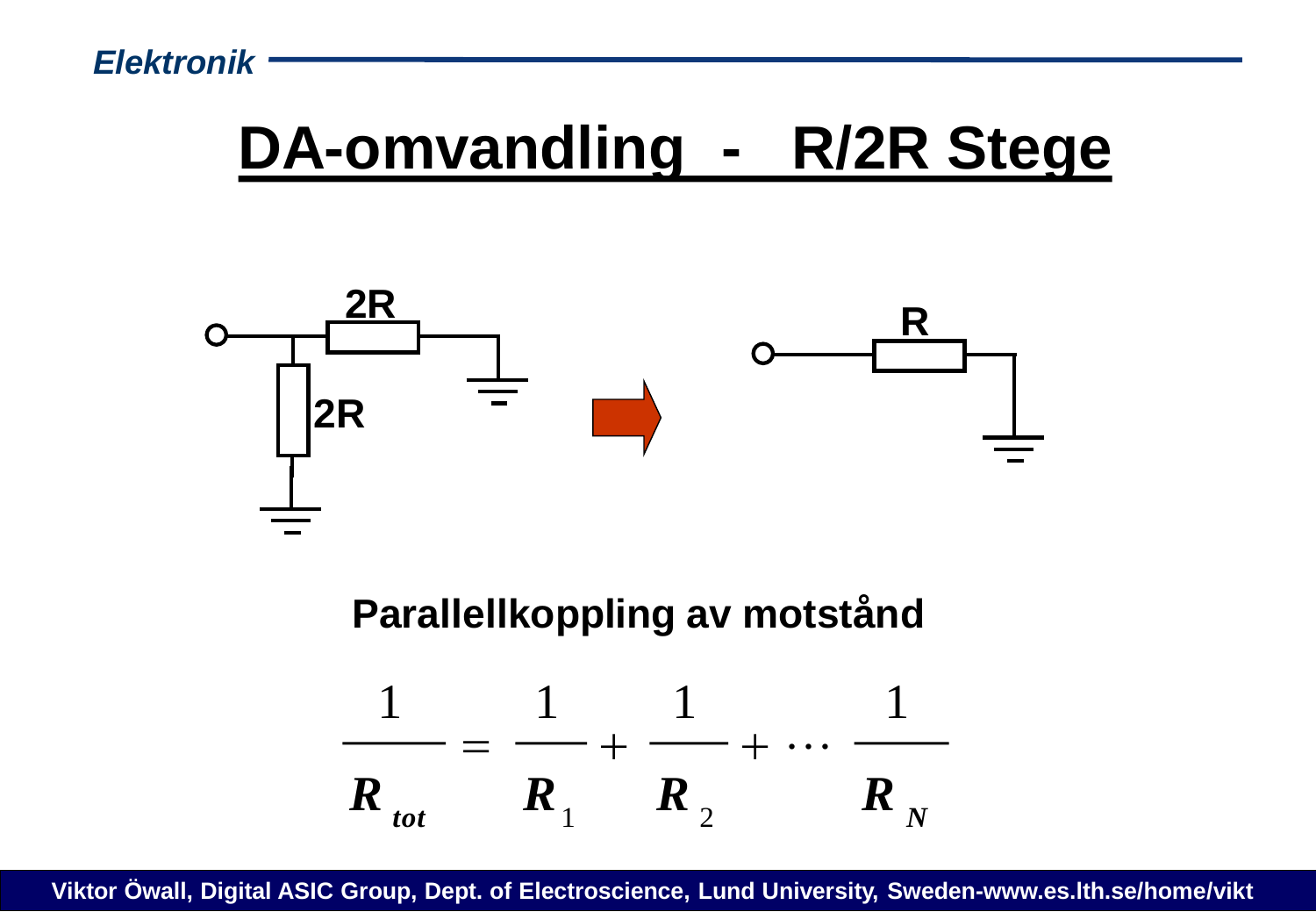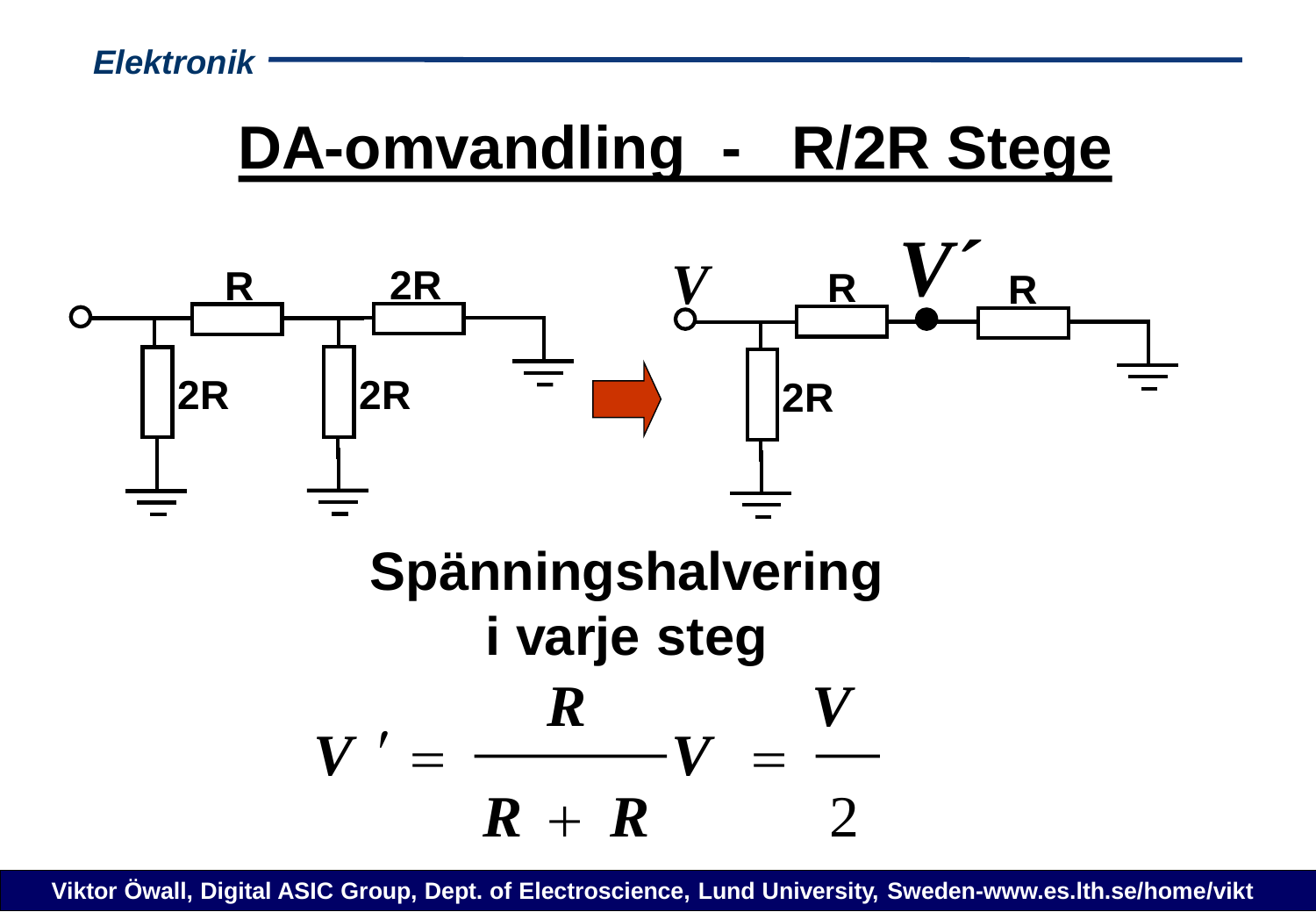## **DA-omvandling - R/2R Stege**

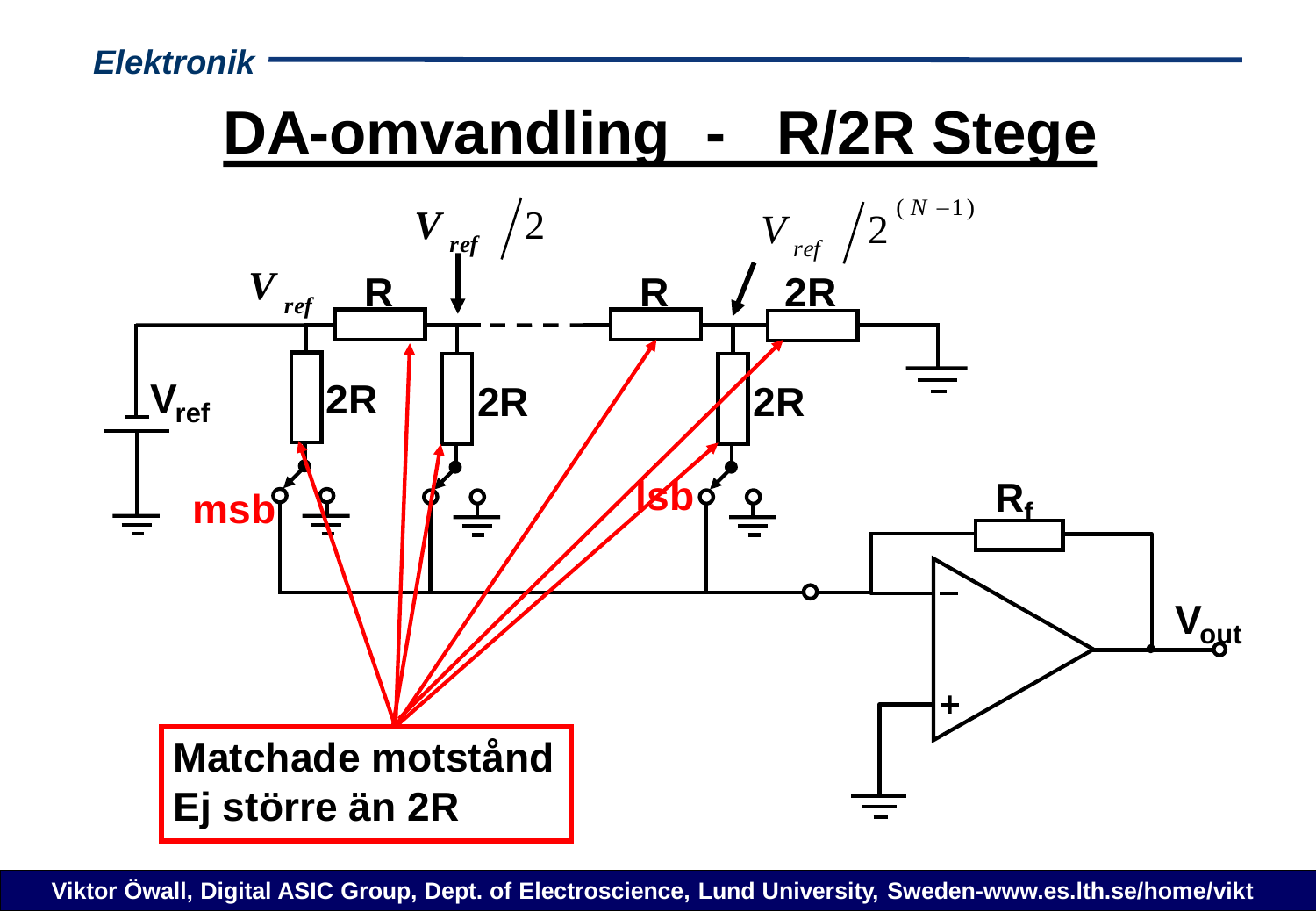# **Analog till Digital omvandling**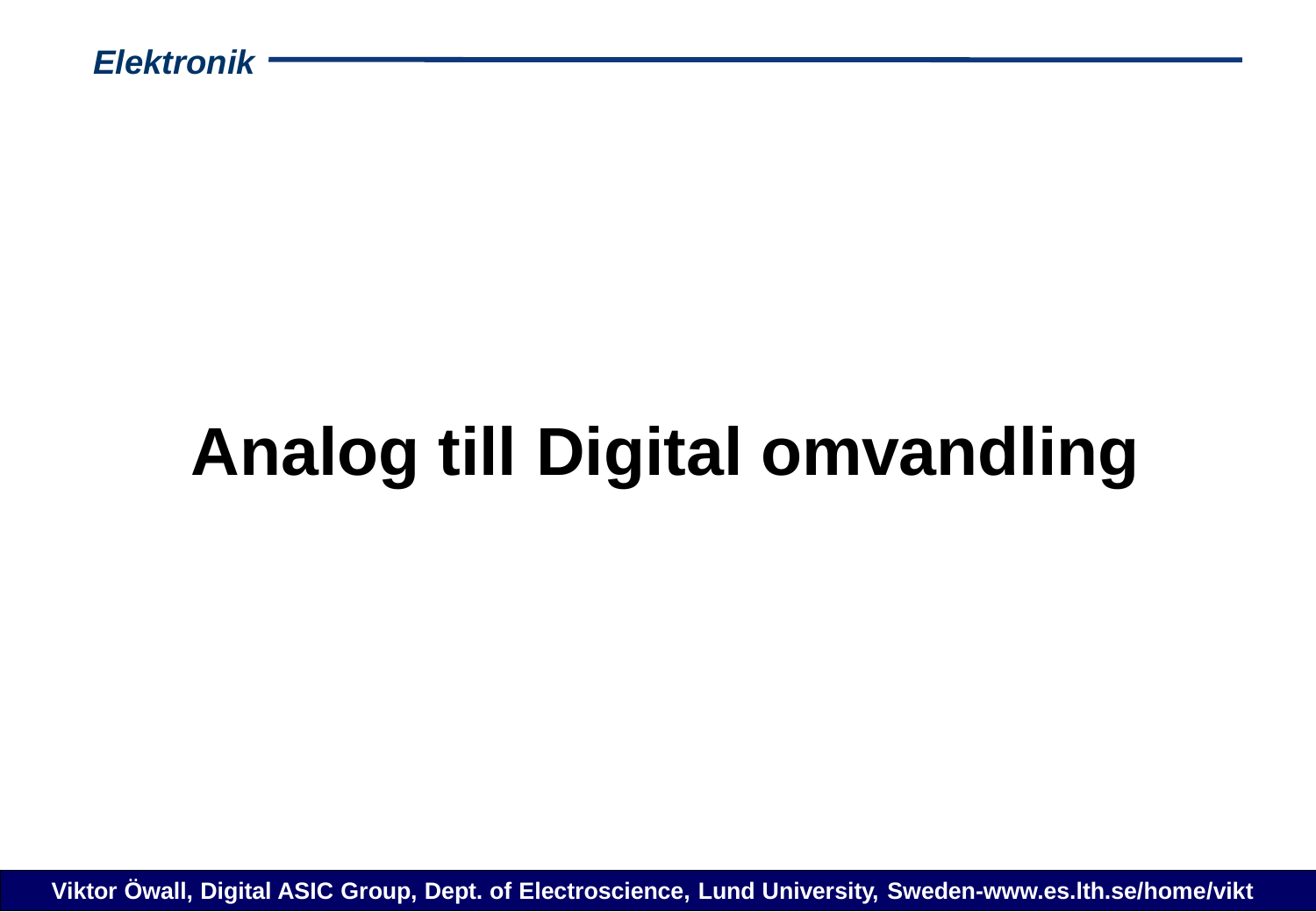## **Analog till Digital omvandling**

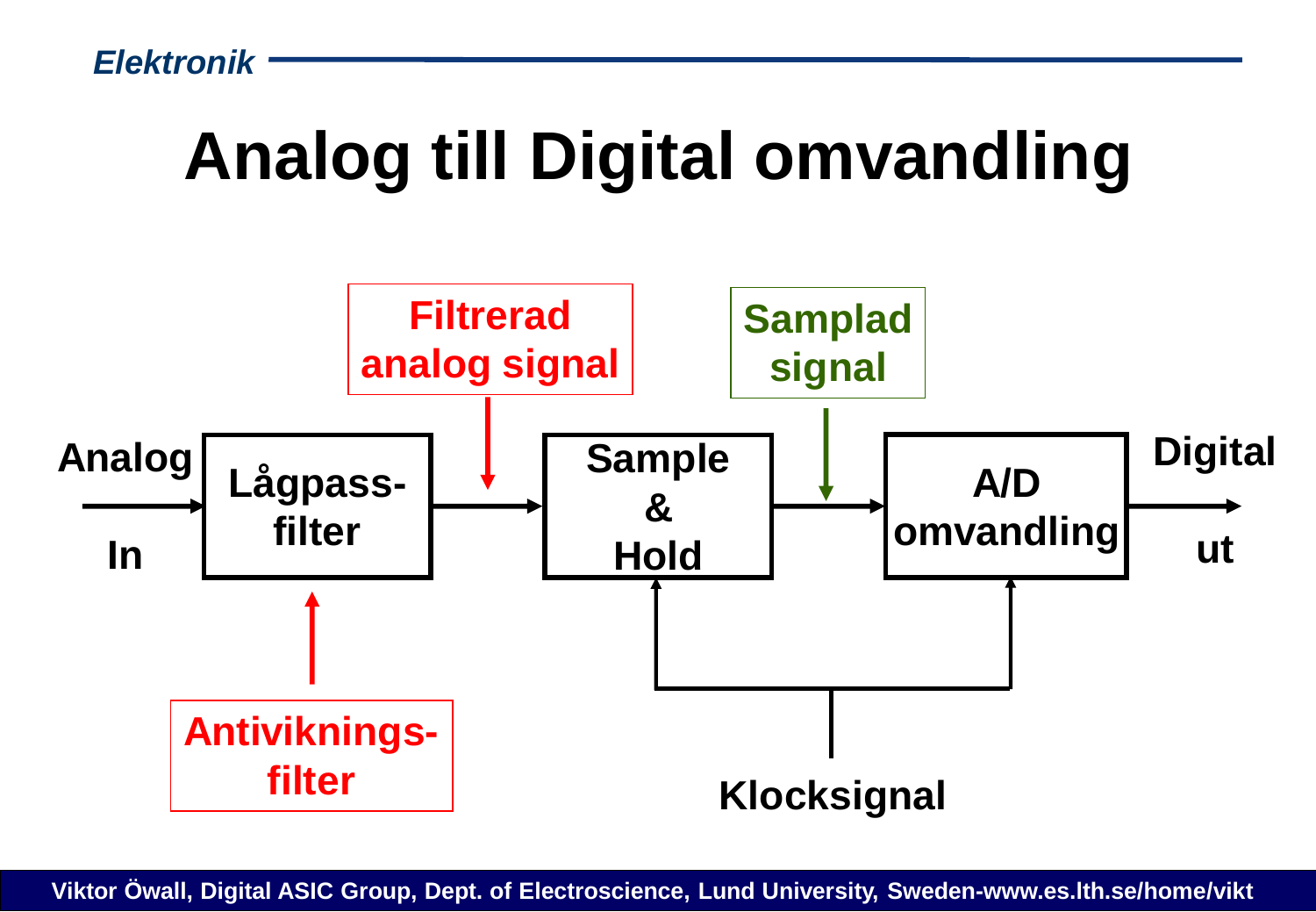## **Sample & Hold**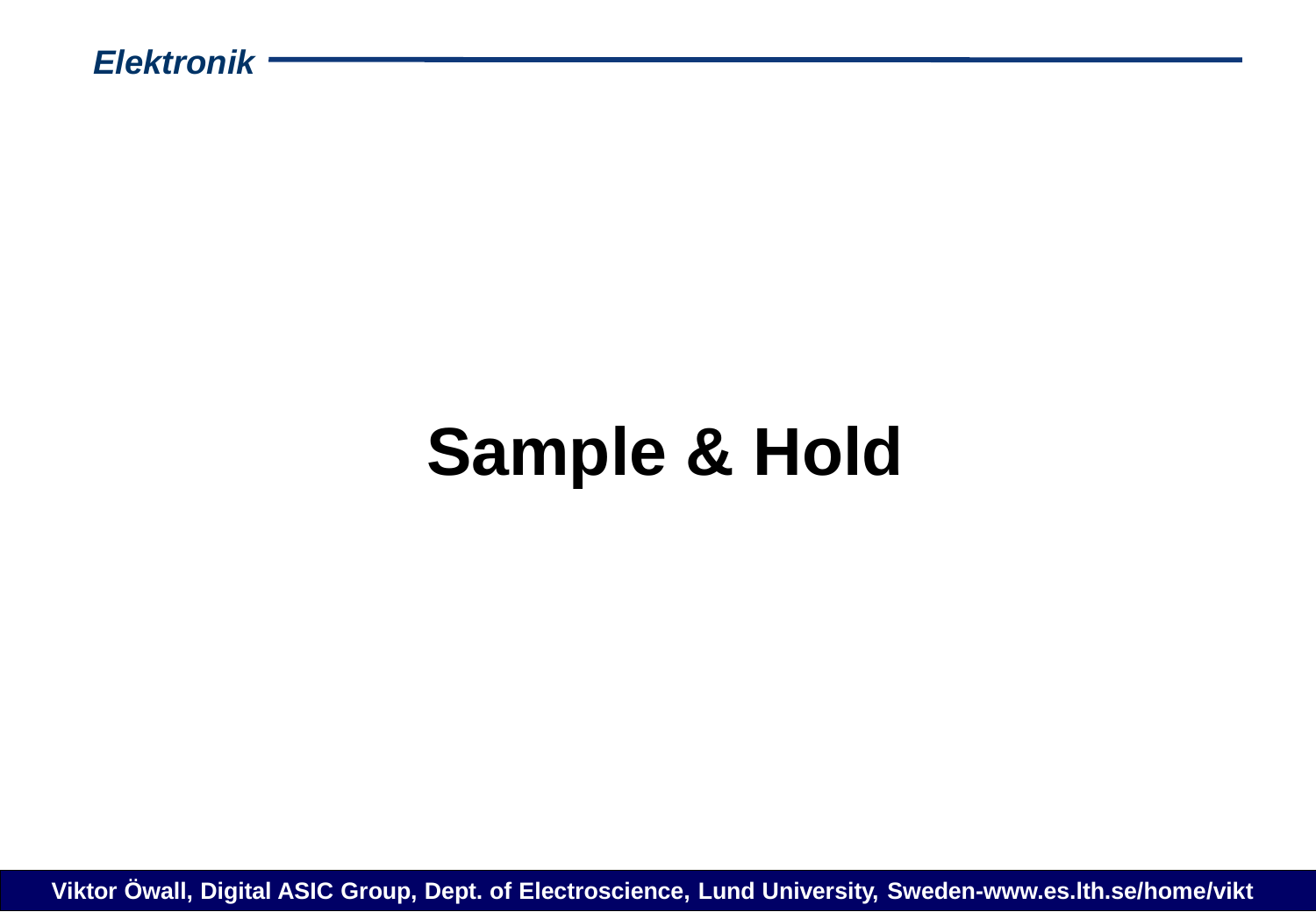### **Sample & Hold**

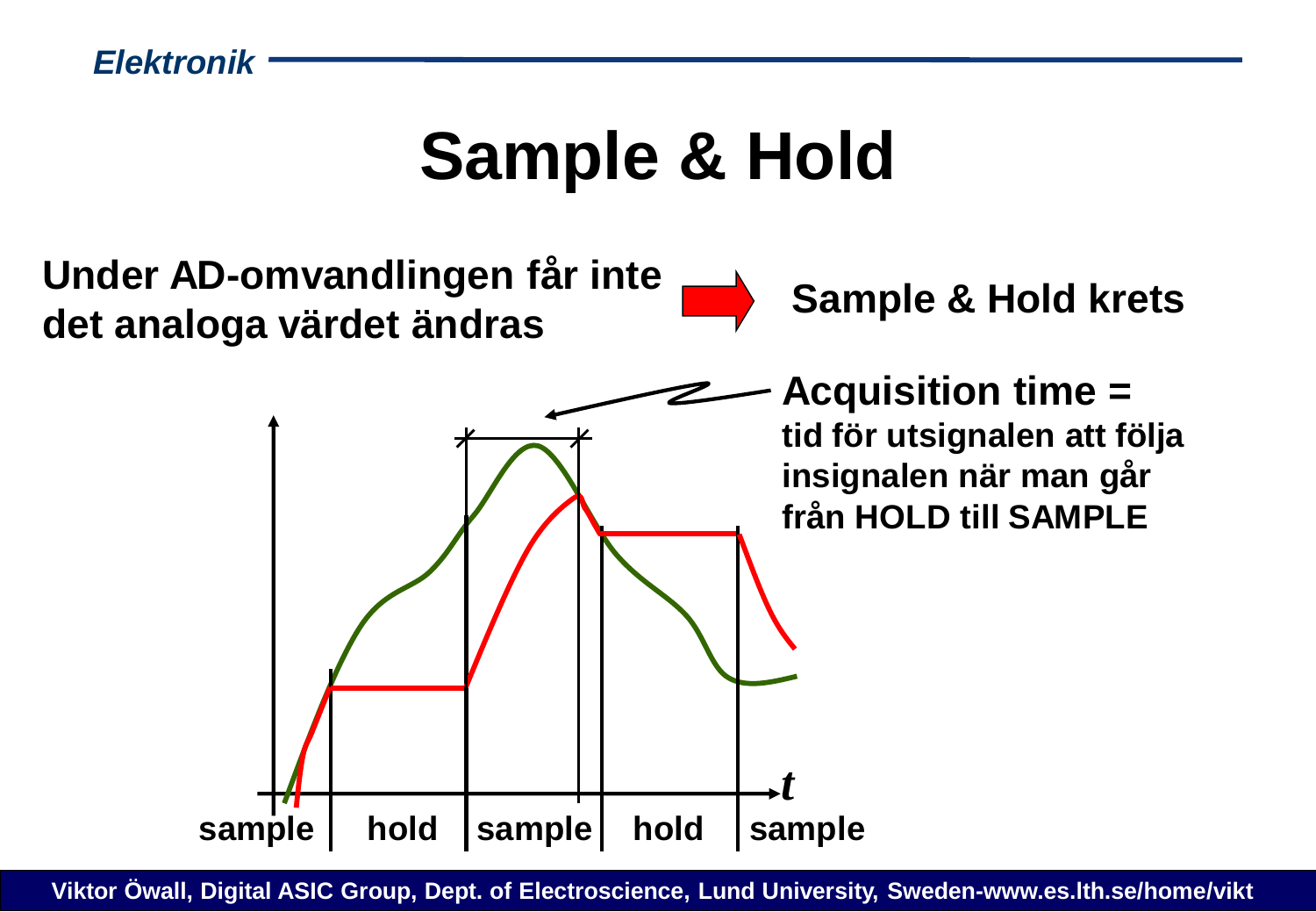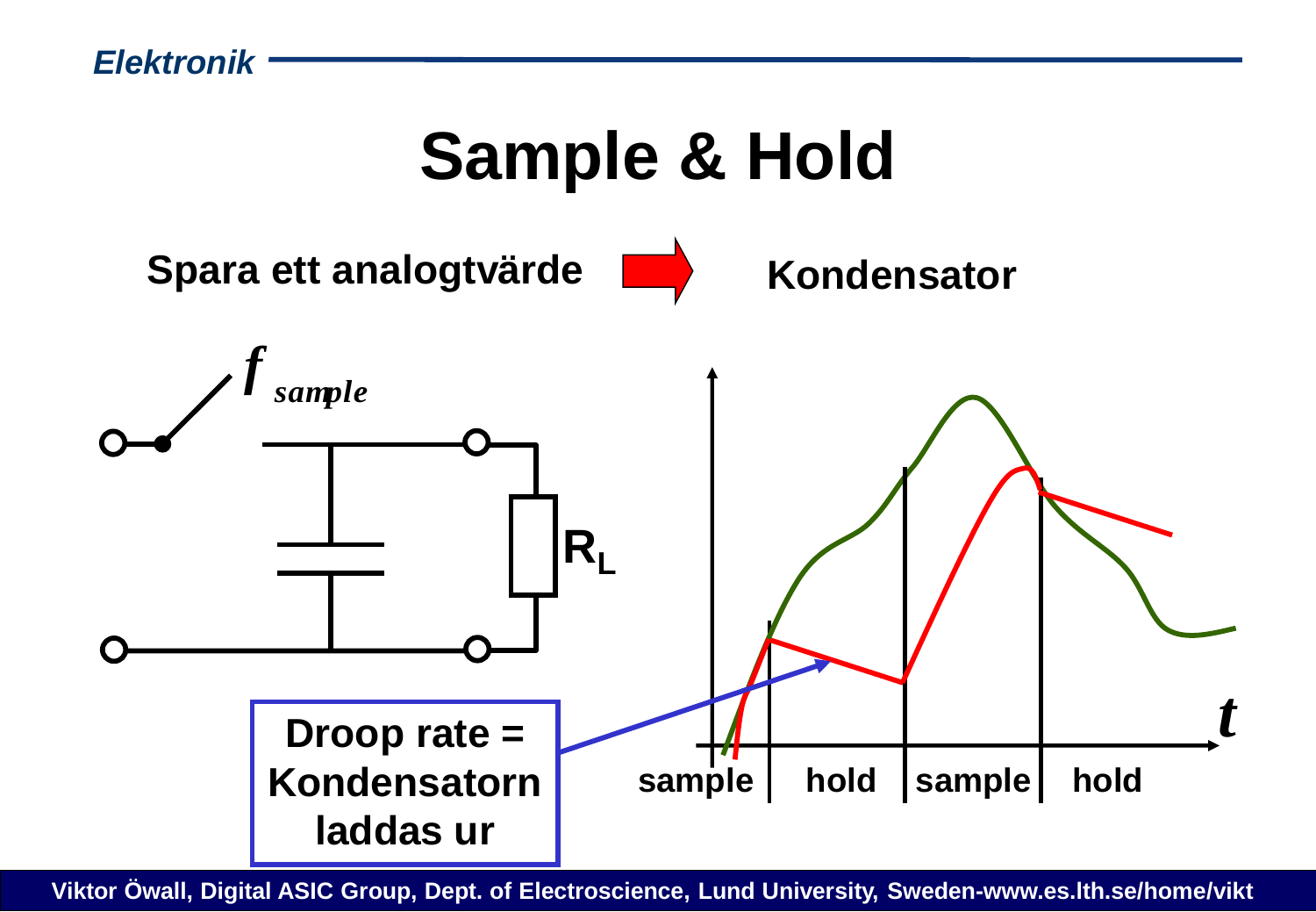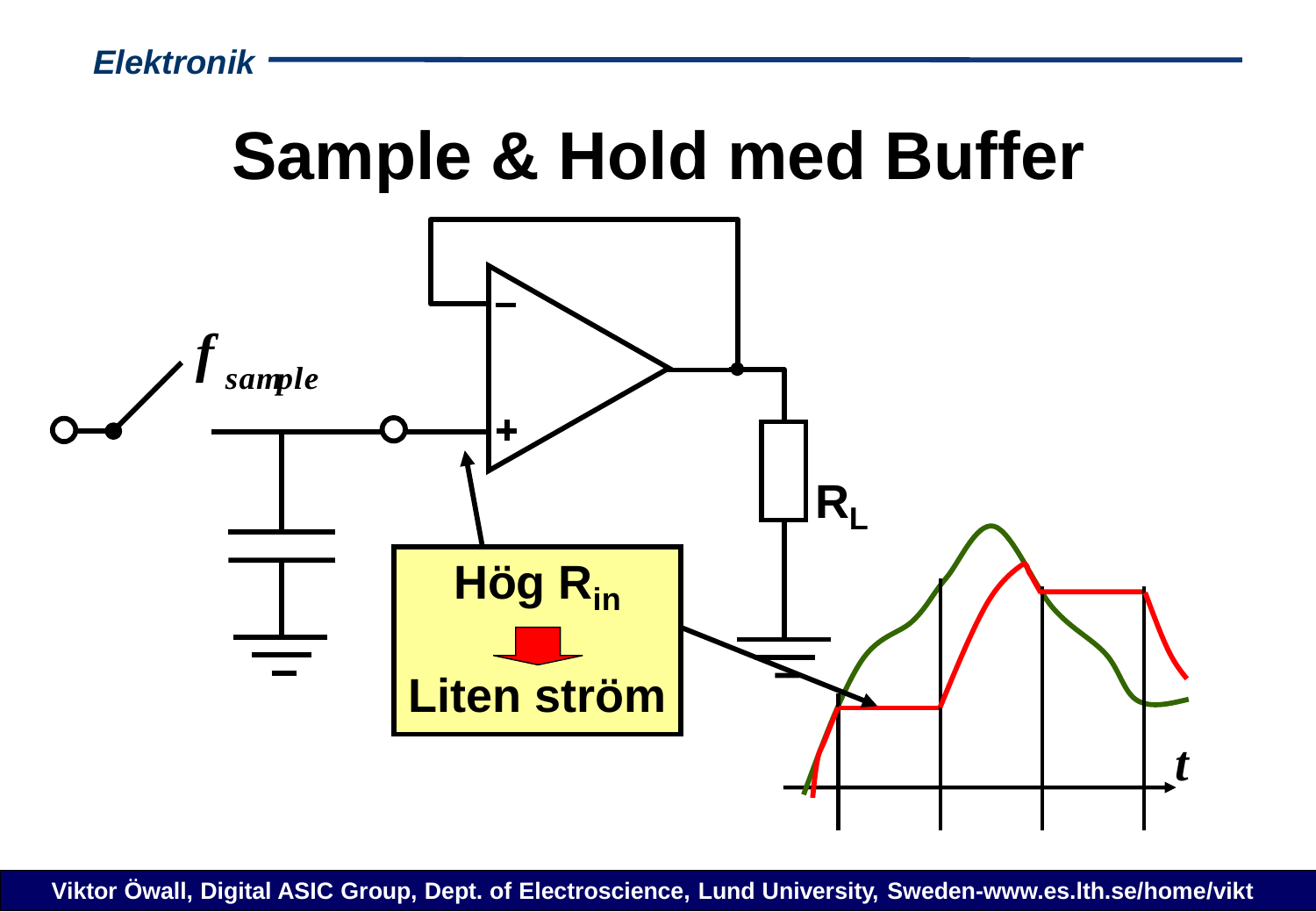### **Sample & Hold med Buffer**

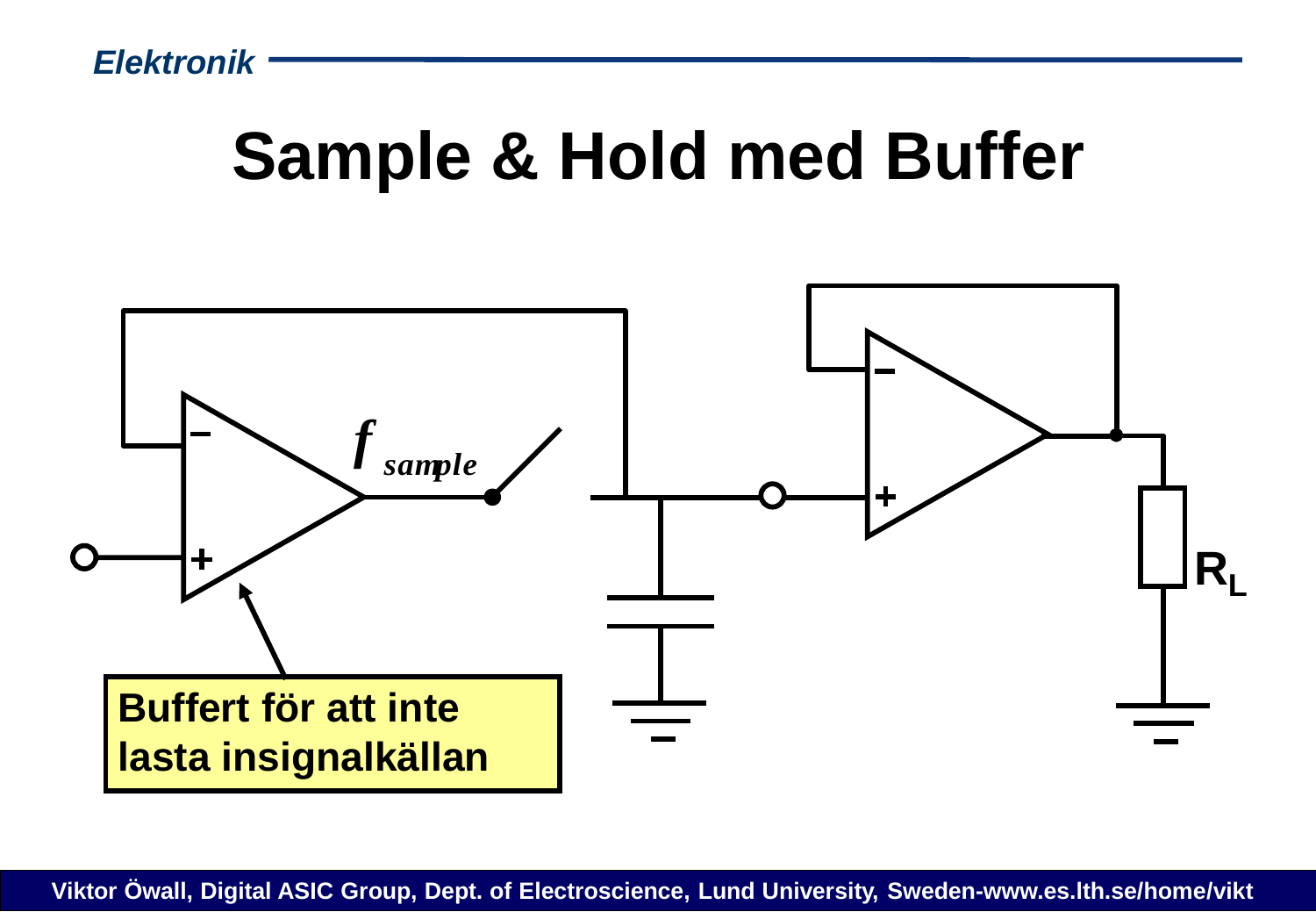# **Analog till Digital omvandlare**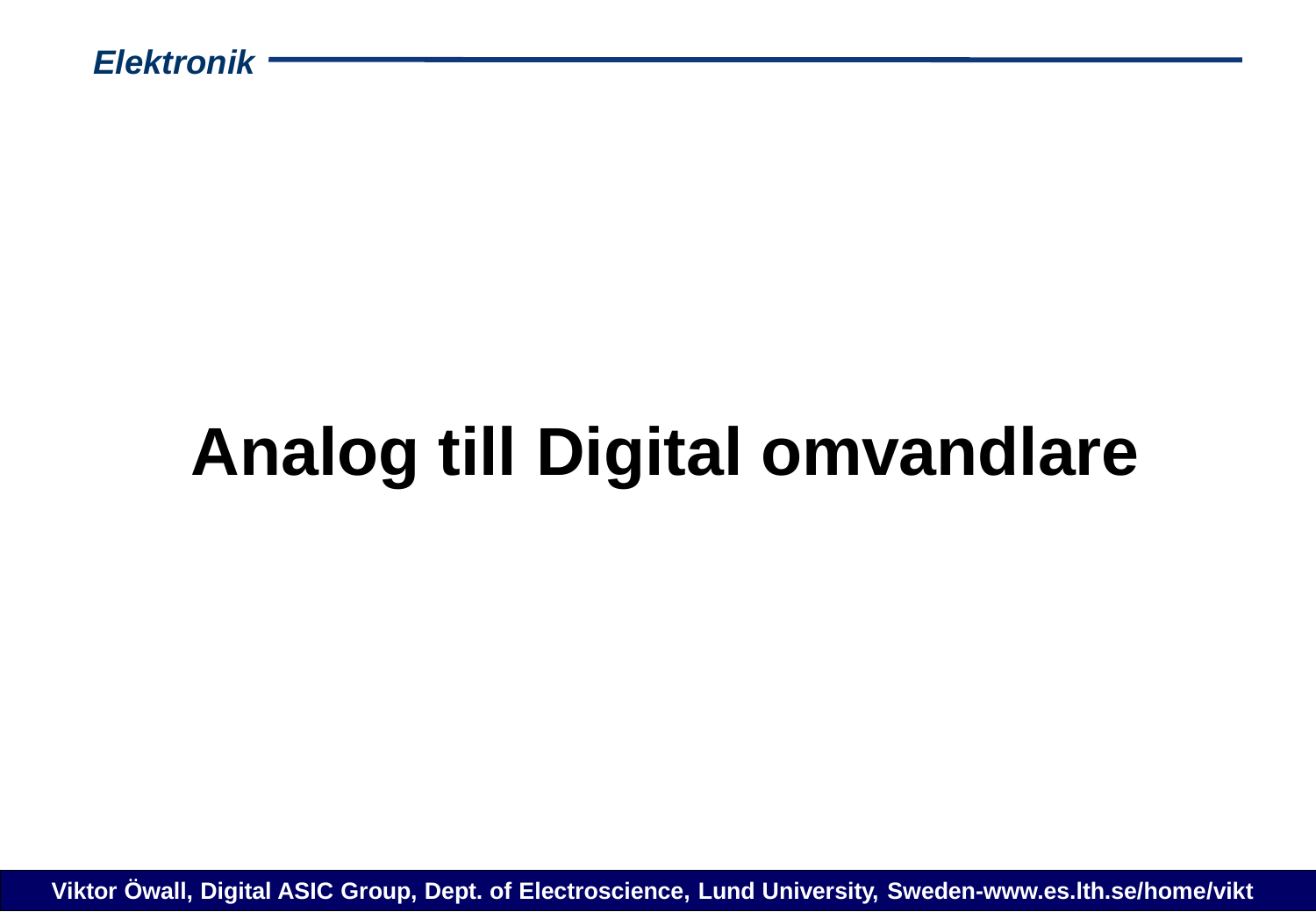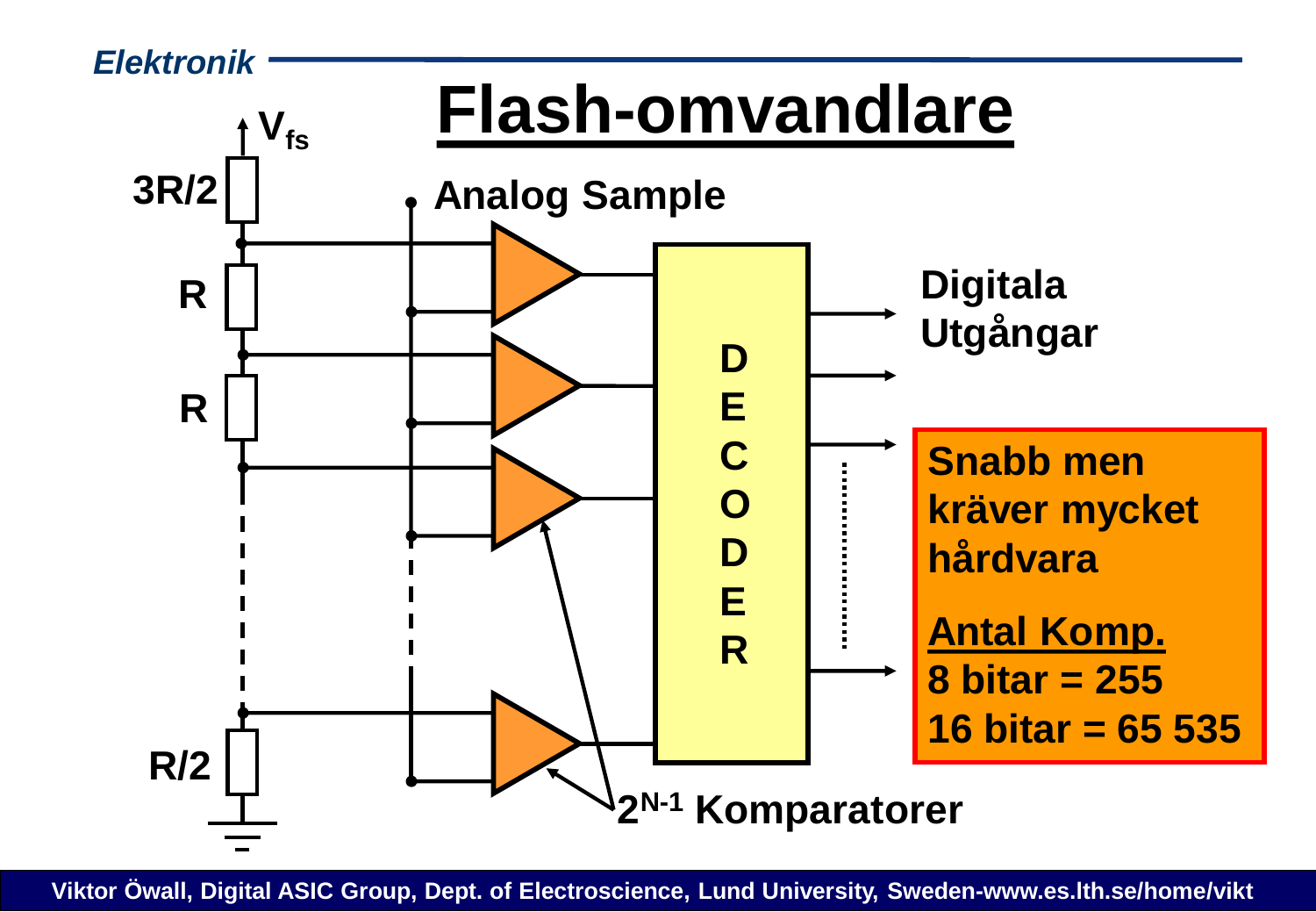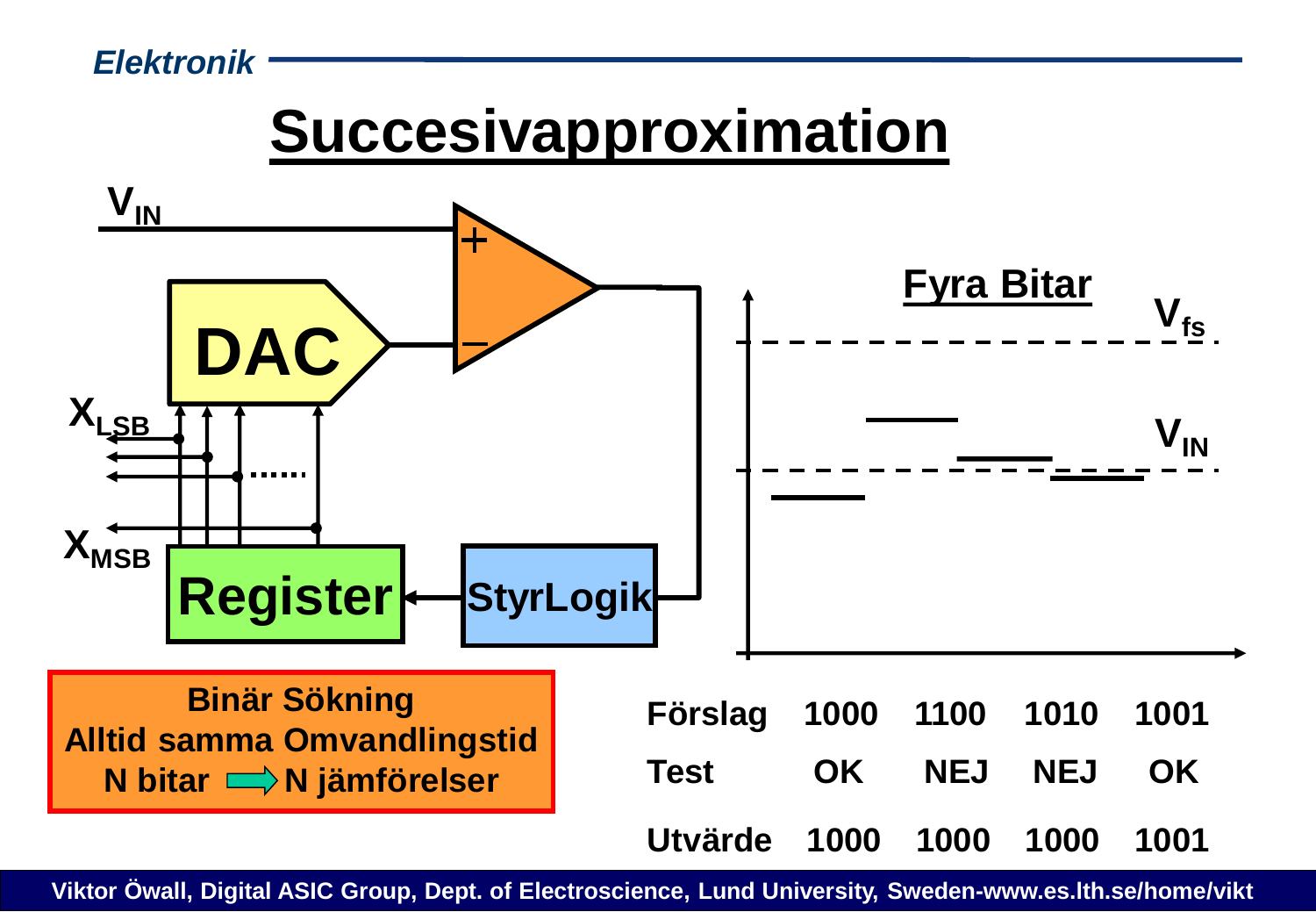#### **Integrerande Omvandlare, Dual Slope**

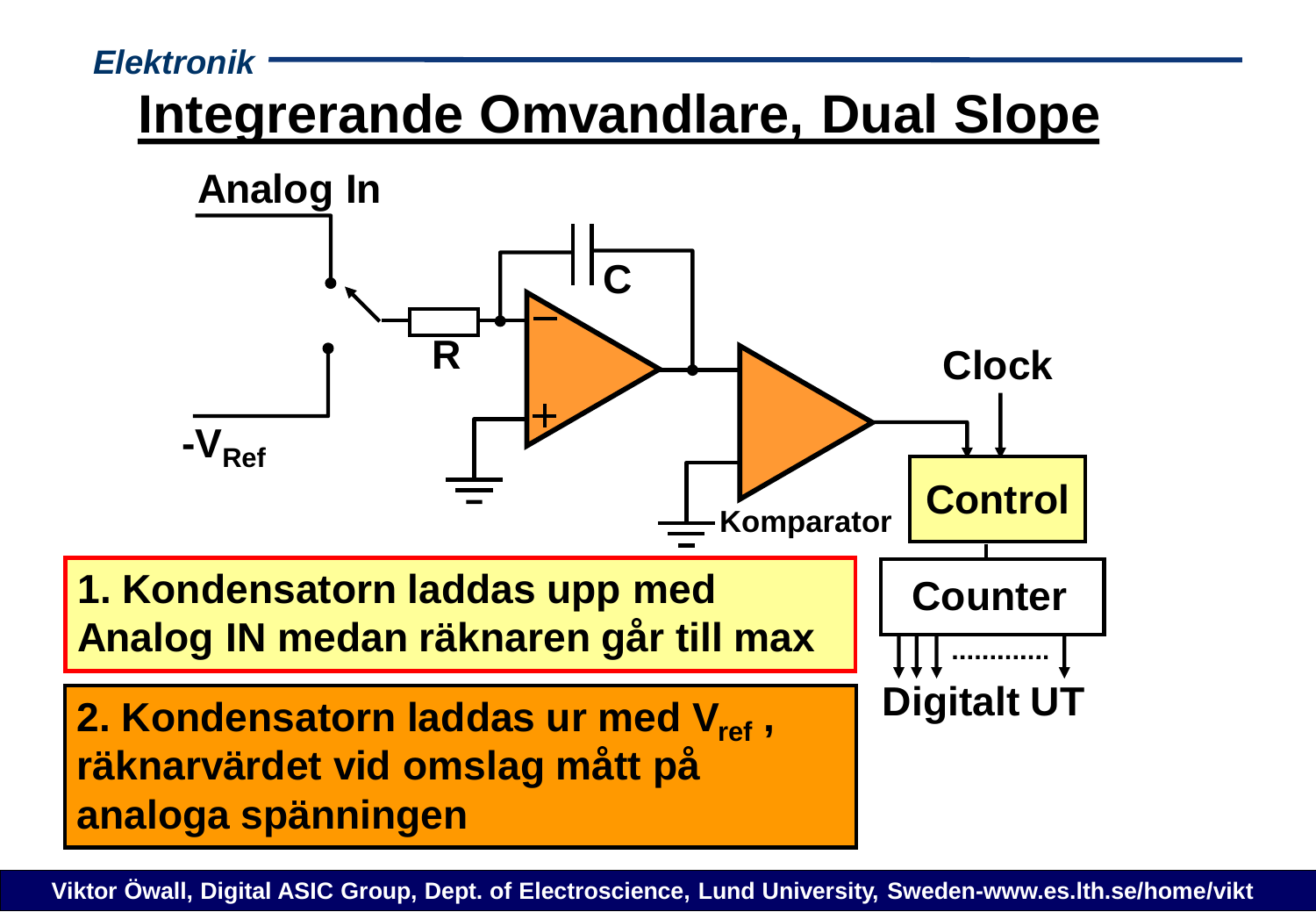#### **Integrerande Omvandlare, Dual Slope**

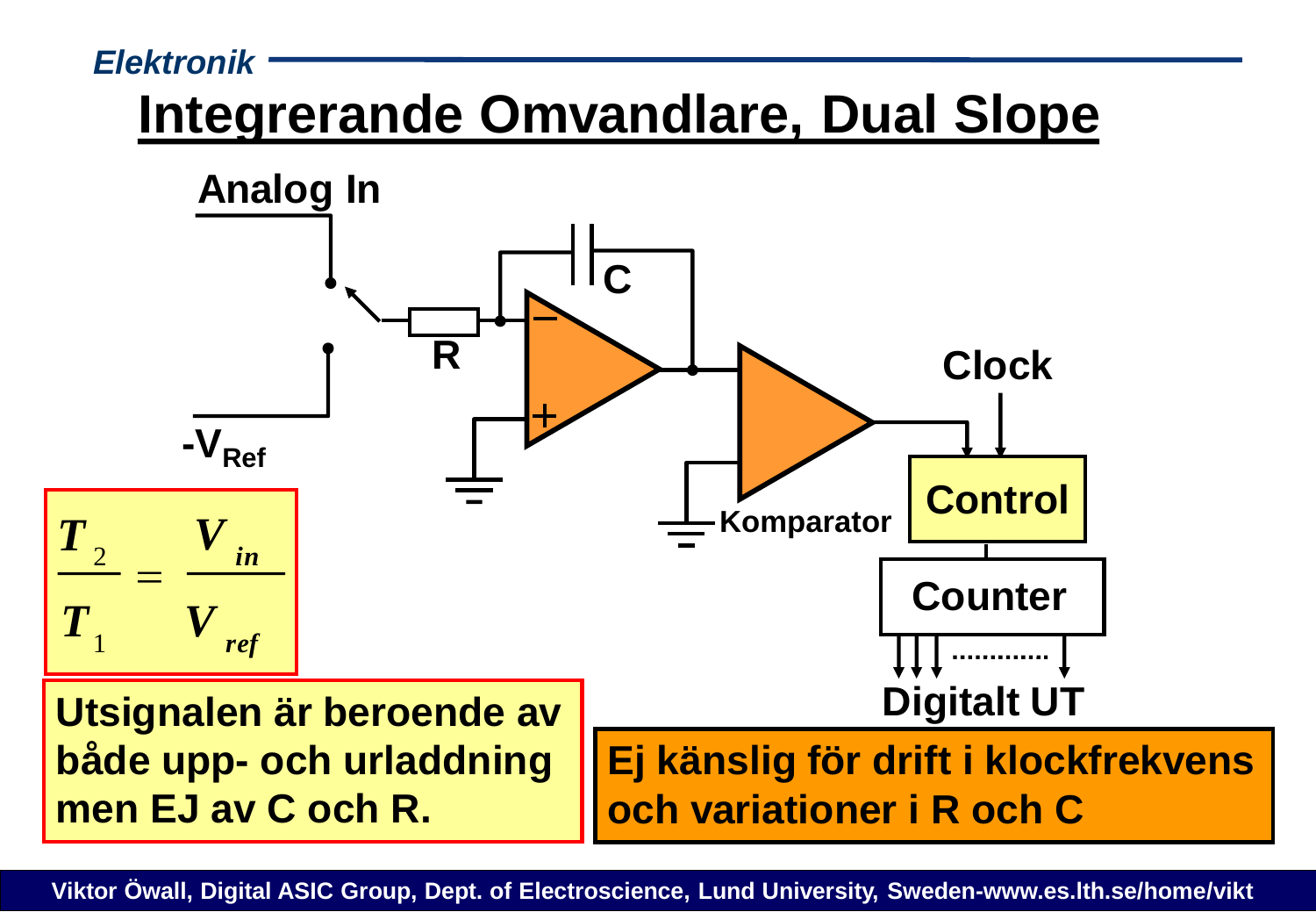### **Kort om ΔΣ-omvandlare**

**Bygger på att vi översamplar signalen och får en bitström med betydligt högre takt än vår Nyqvist-samplingstakt. Därefter filtreras och decimeras (minskas) sampeltakten och vi får ut digitala ord med hög upplösning. Antalet bitar beror på översamplingen.**

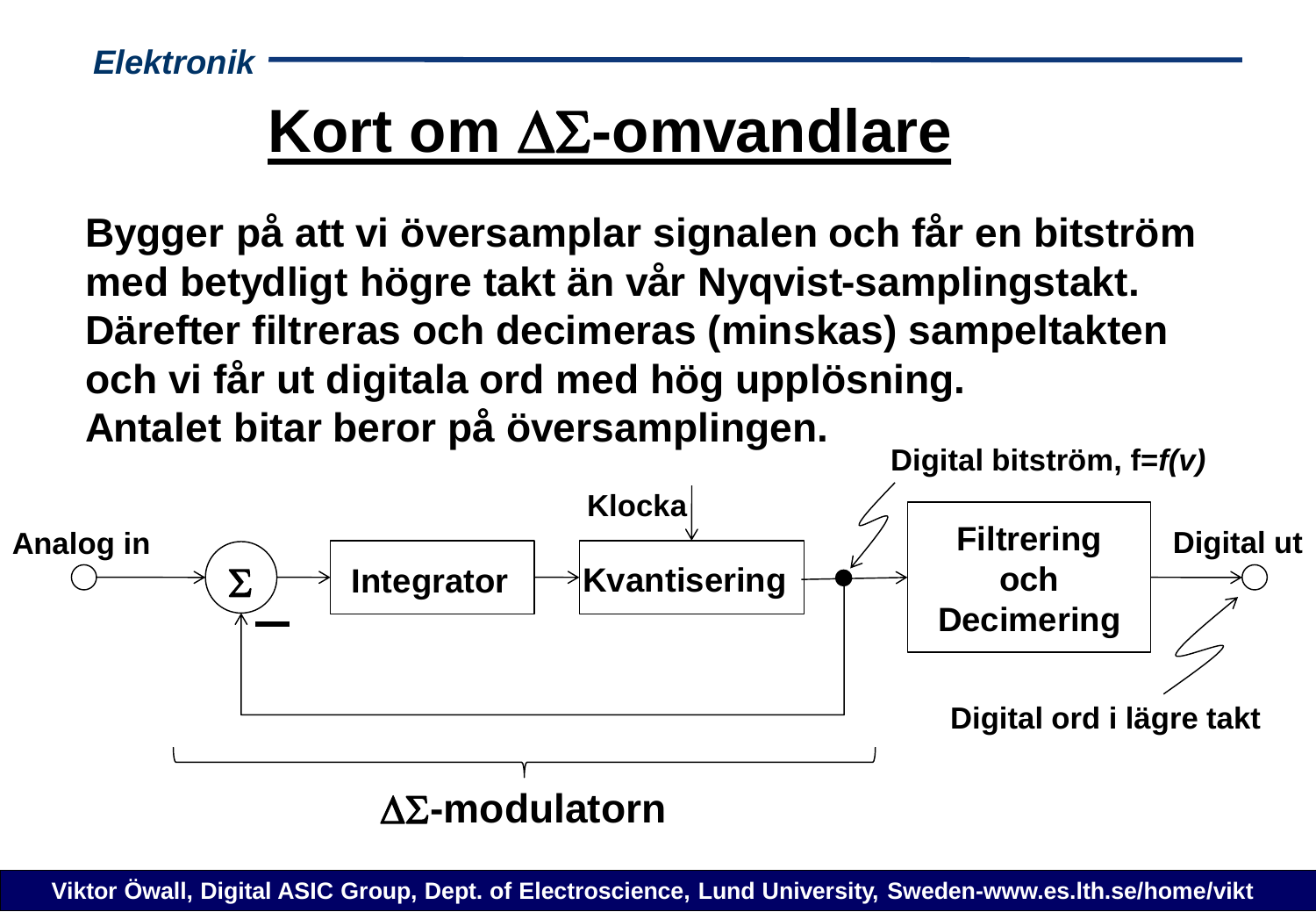#### **Delta-Sigma omvandlare (1-bits omvandlare)**



**Vanlig i audio, telefoner, etc. Medelsnabb, hög noggrannhet > 20 bitar (mkt. signalbehandling)**

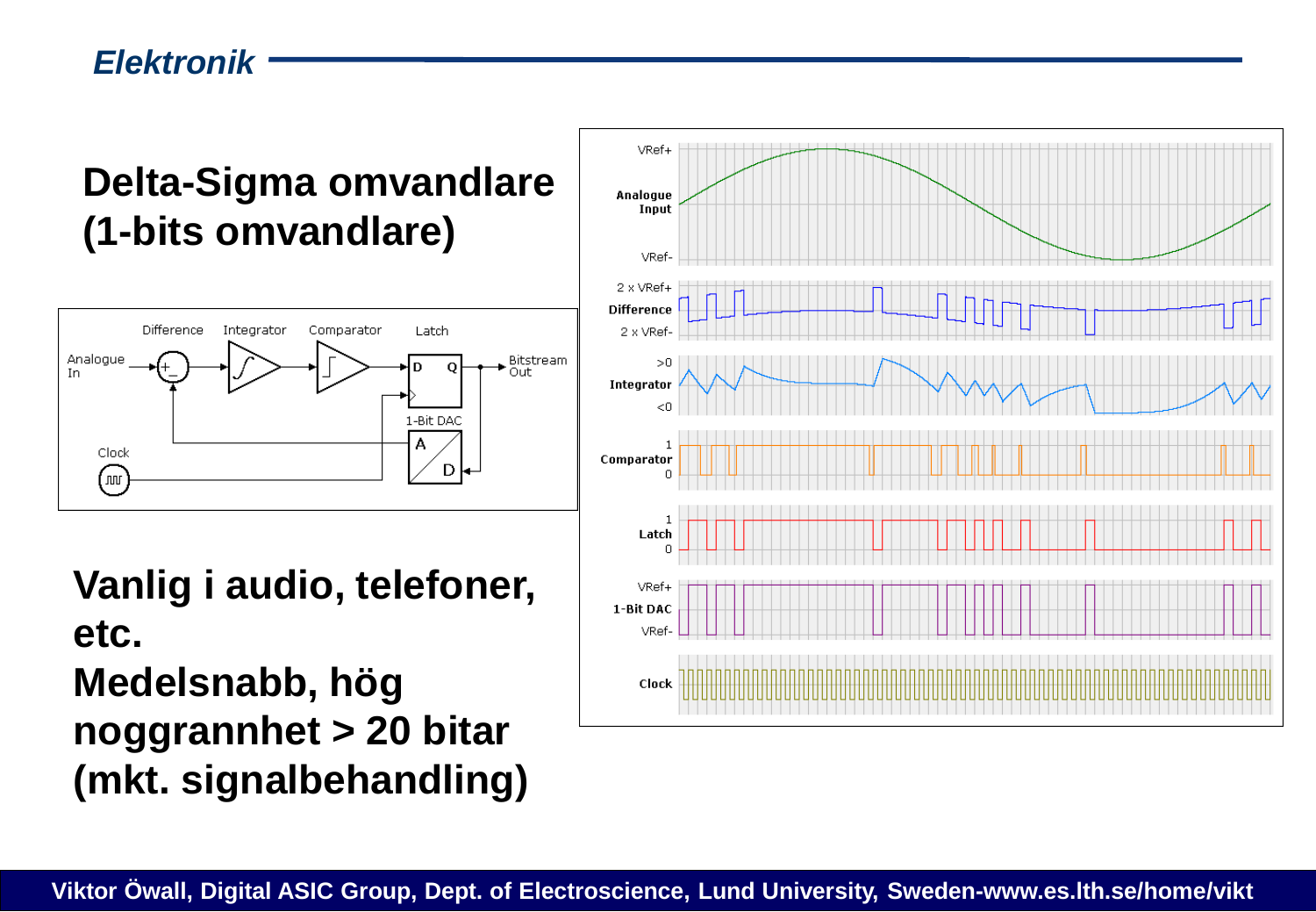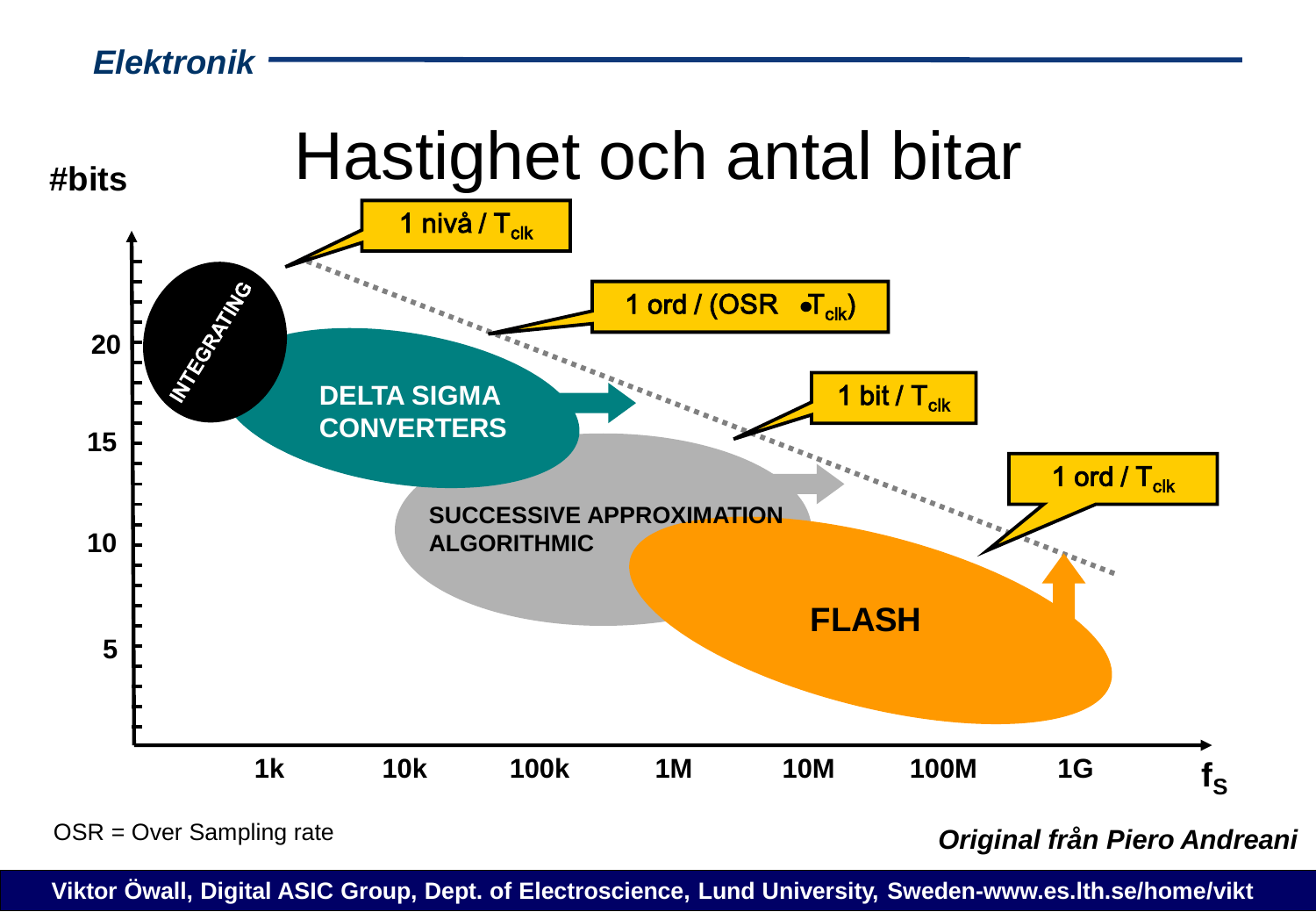## **AD- och DA-omvandling**

- **Överföringen skall vara linjär dvs.** *y = k\*x* **där** *k* **är konstant,** *y* **är den digitala och** *x* **är den analoga signalen**
- **En verklig omvandlare har fel i överföringen:** *y = k(x)\*x + m* **där** *k(x)* **varierar och** *m* **är nollfel**

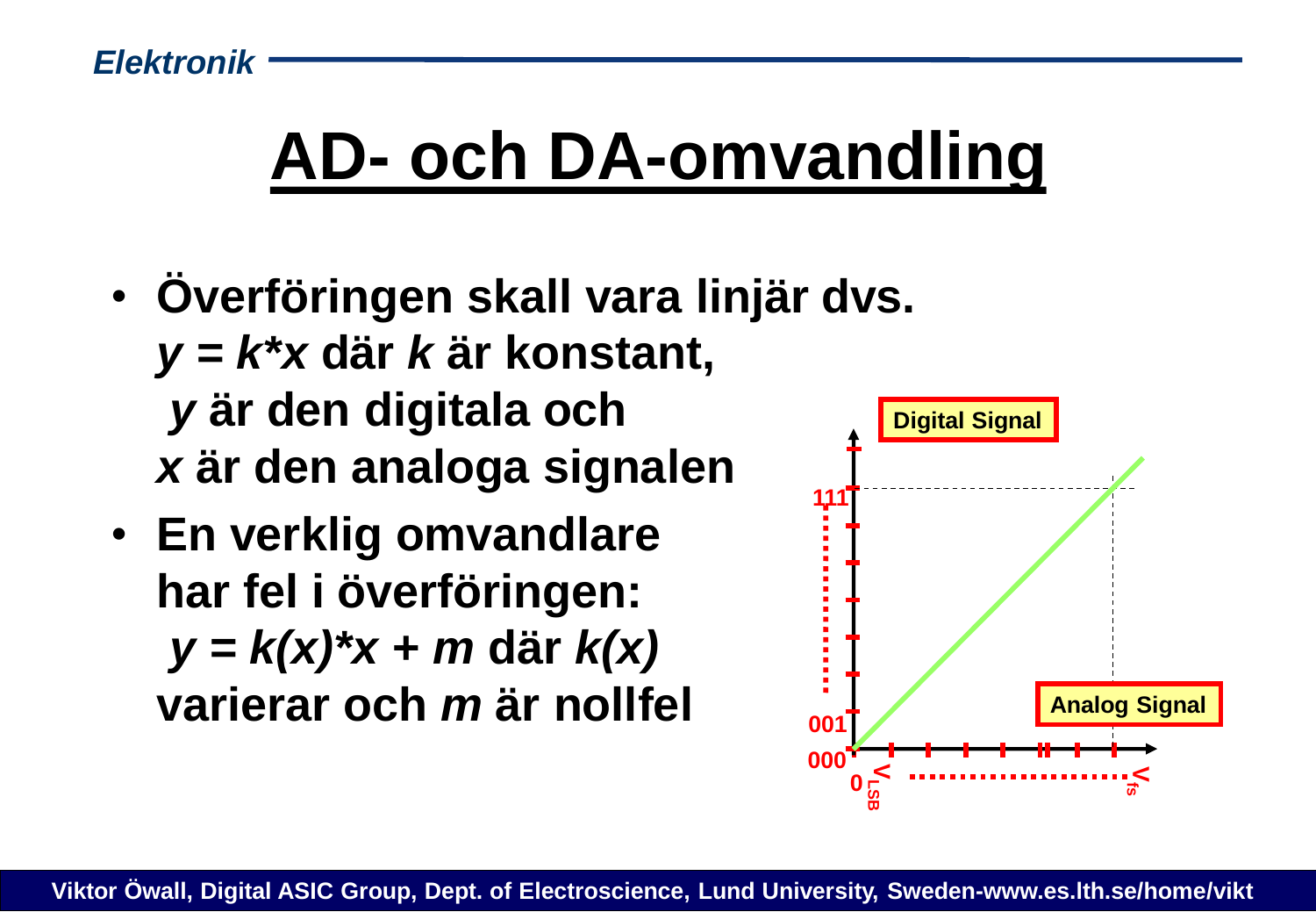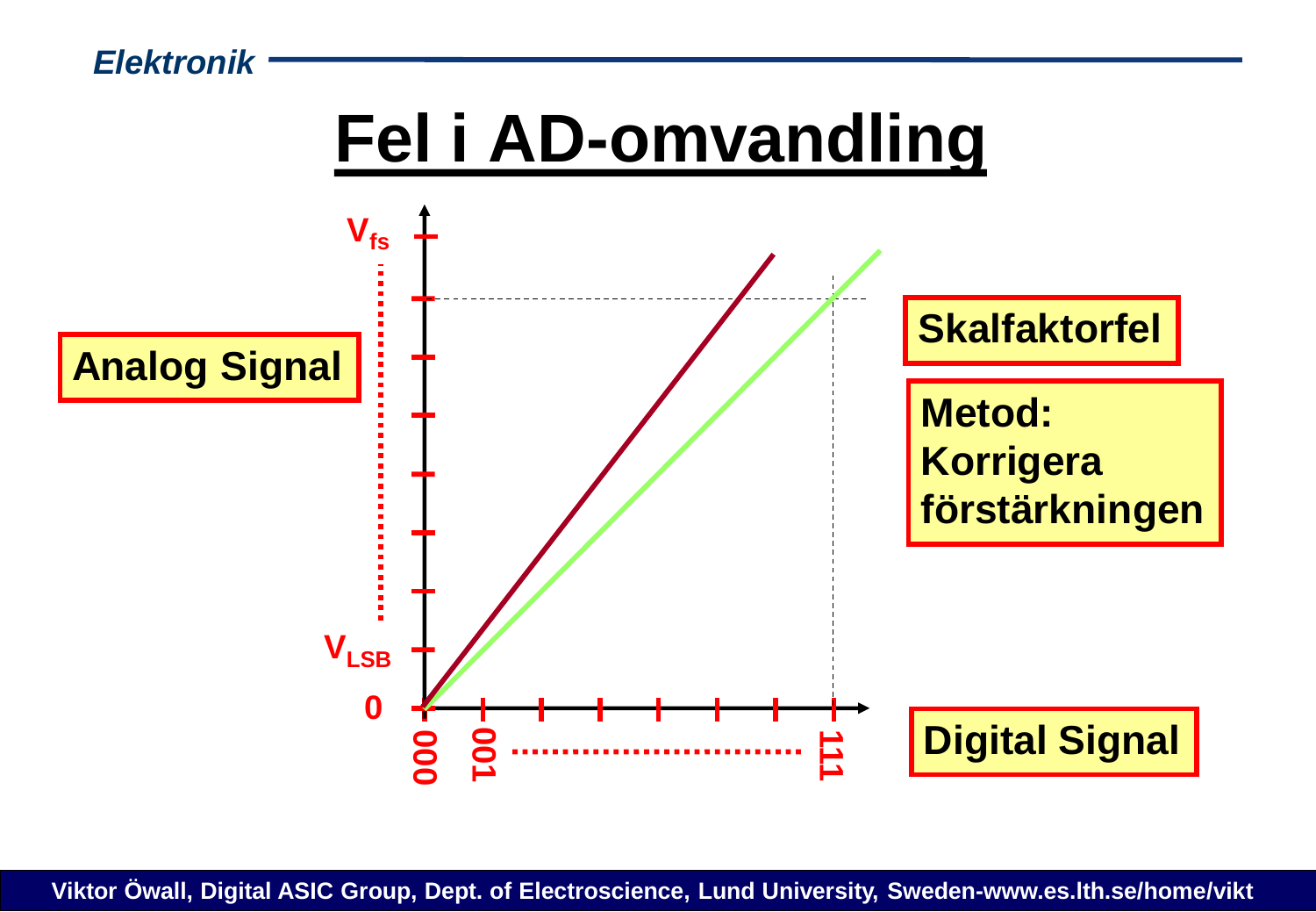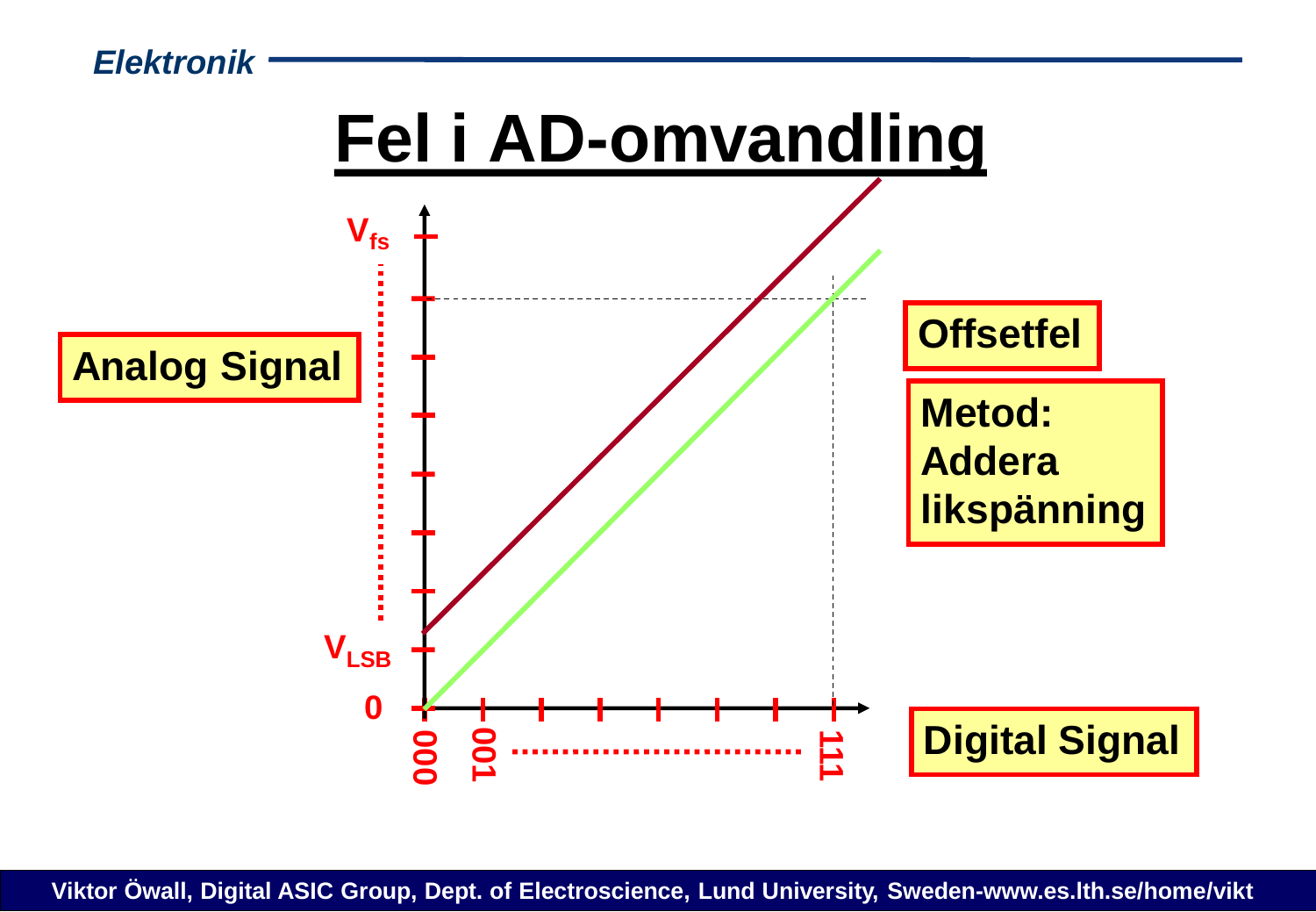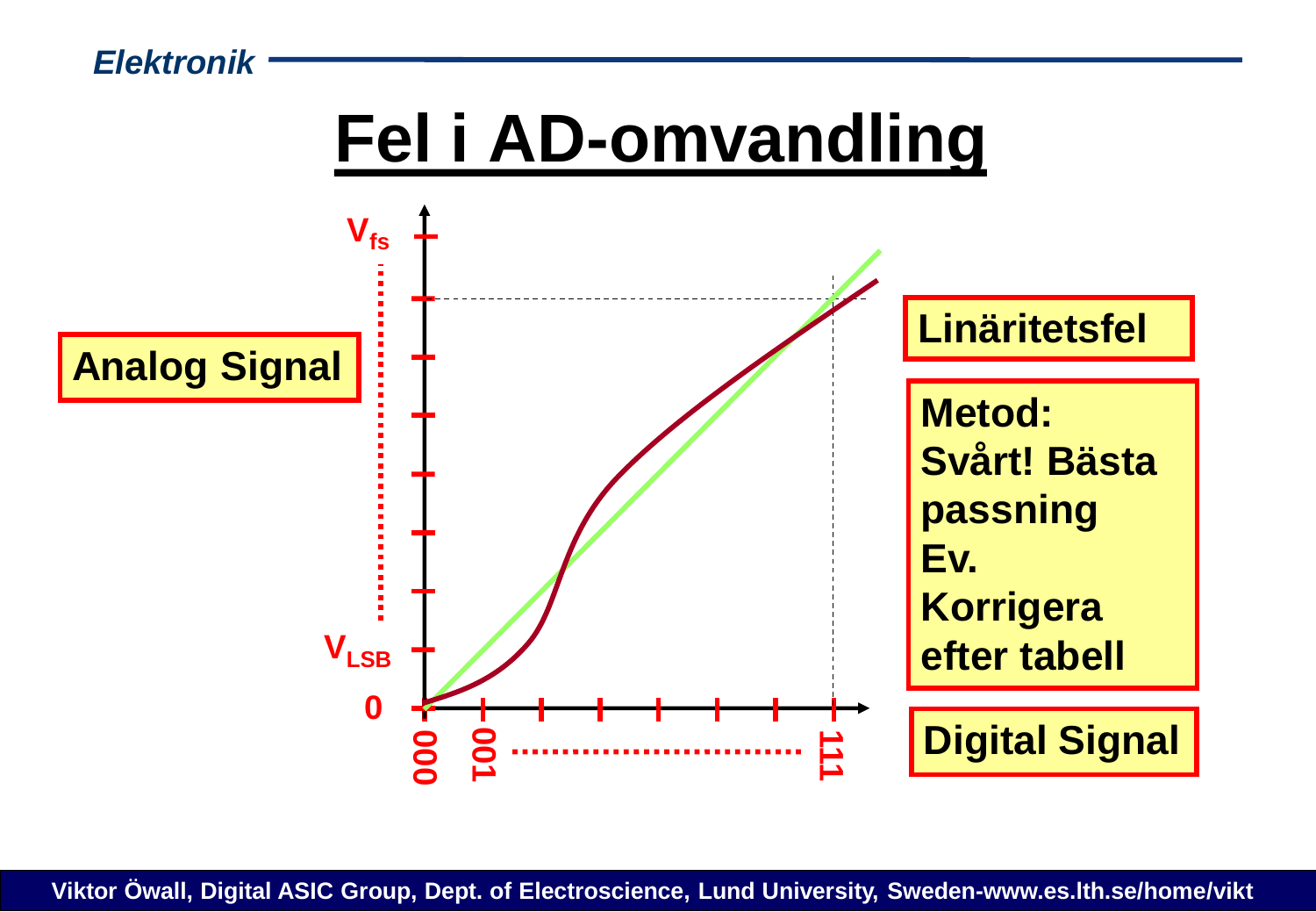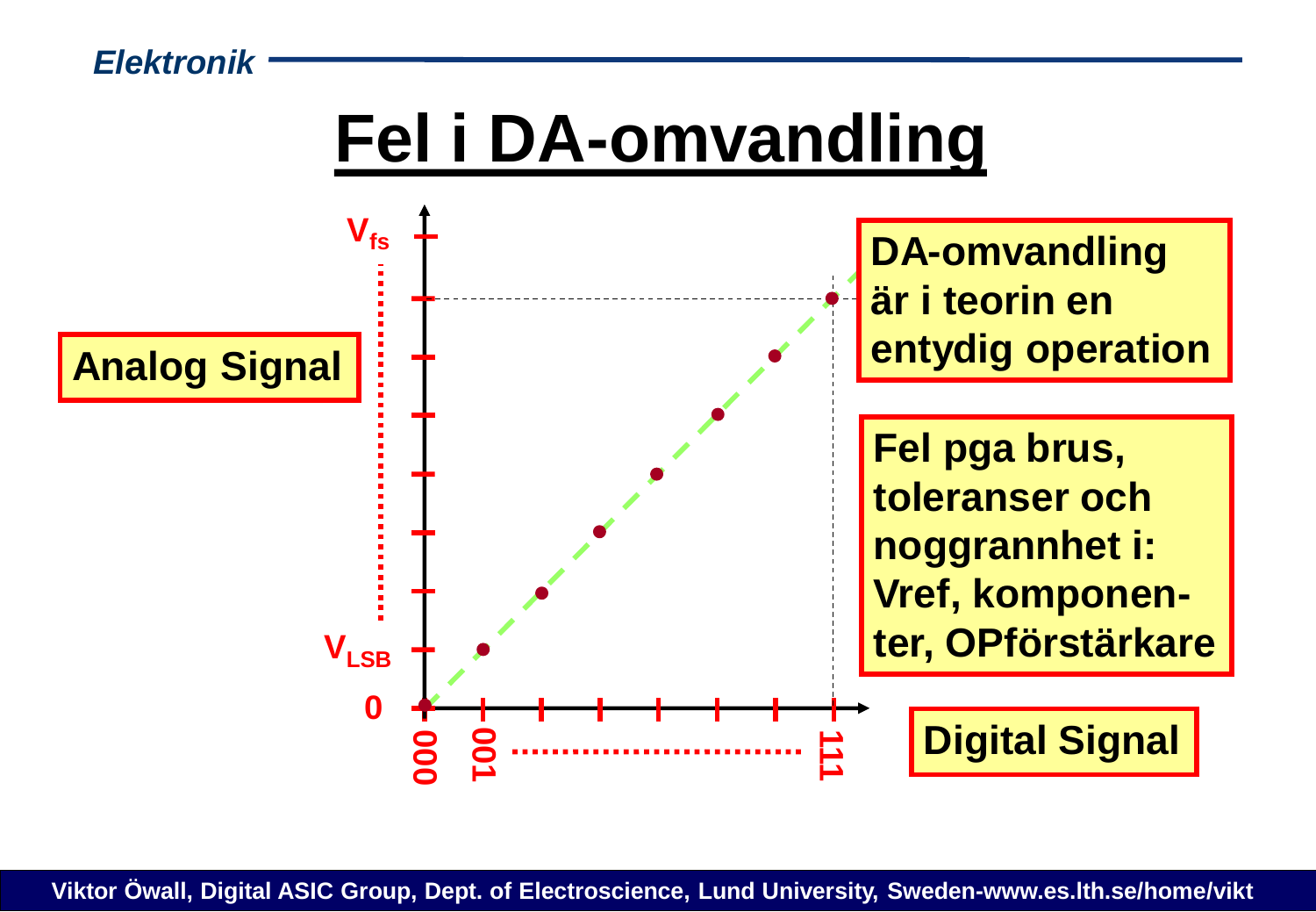### **Kuriosa**

• **Ovanliga omvandlare**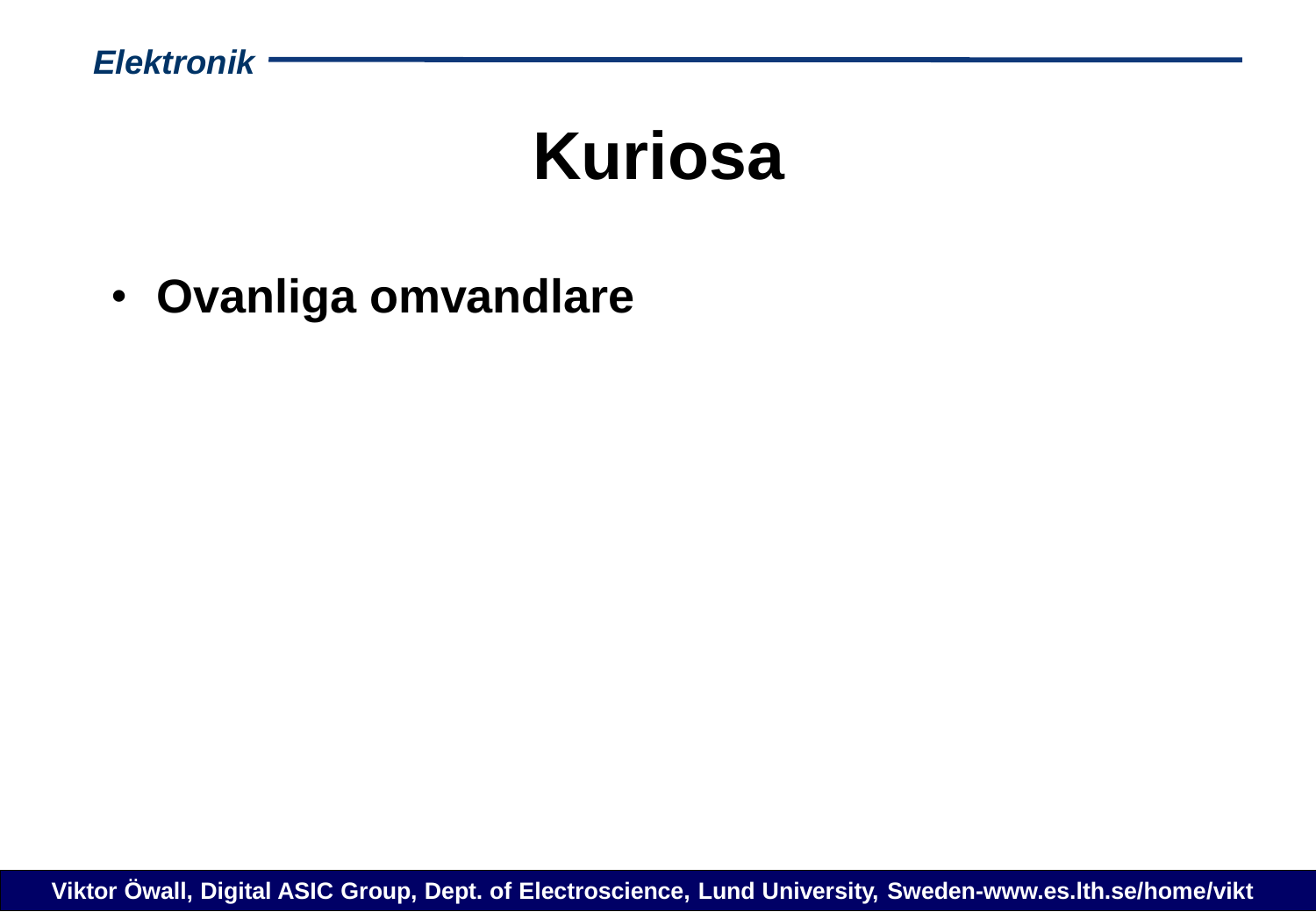### **Räknarbaserad AD-omvandlare**

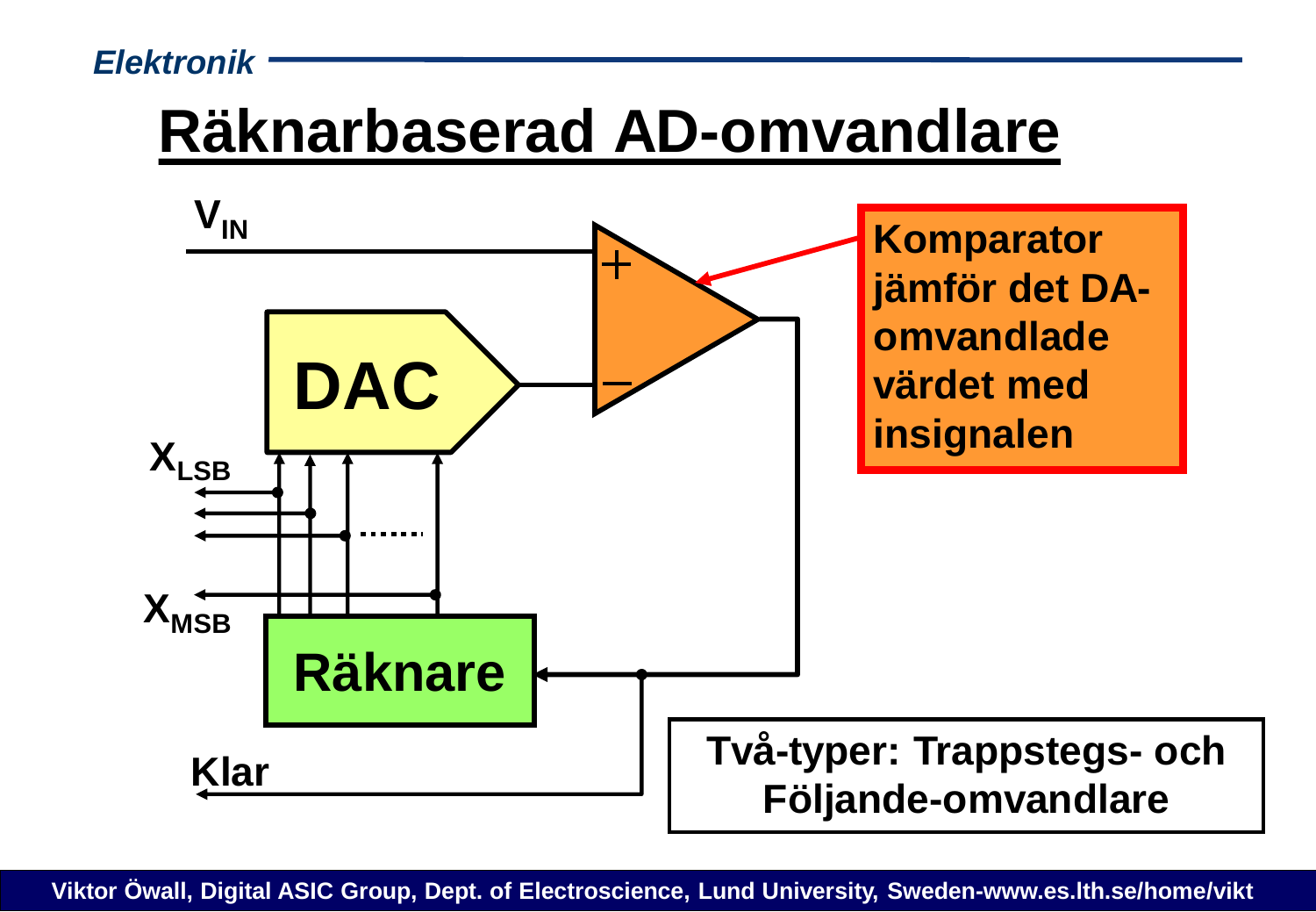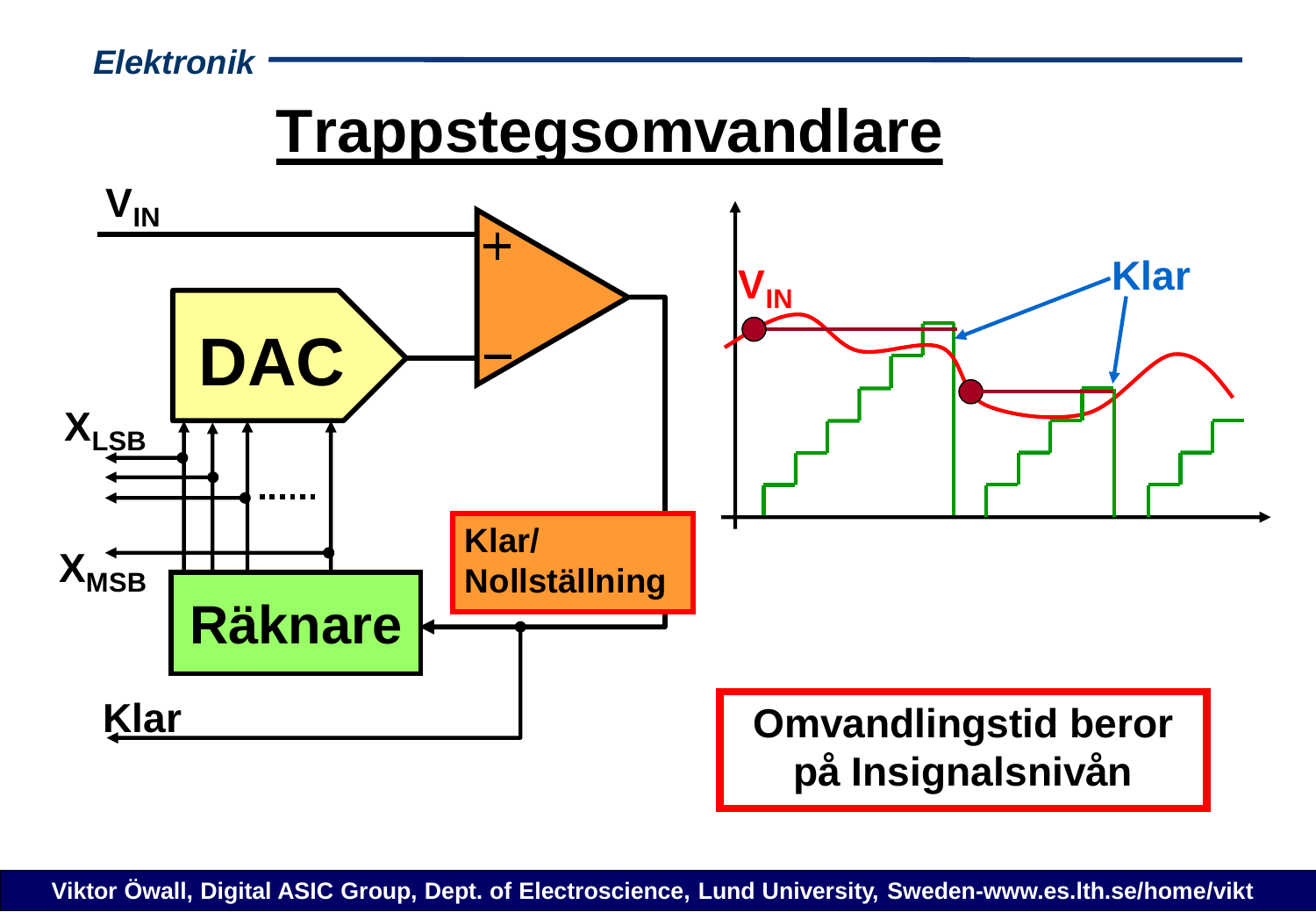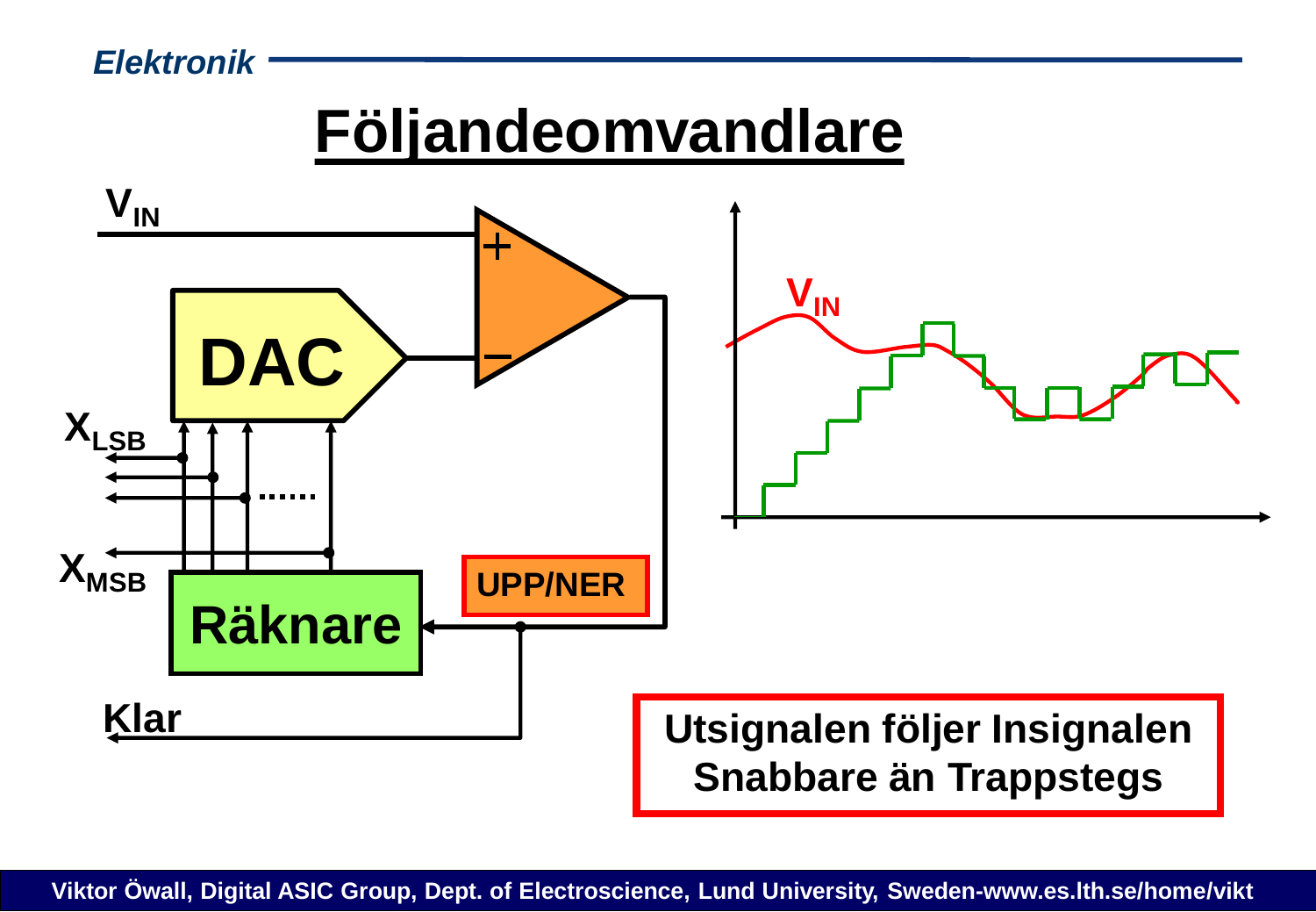### **Följandeomvandlare**

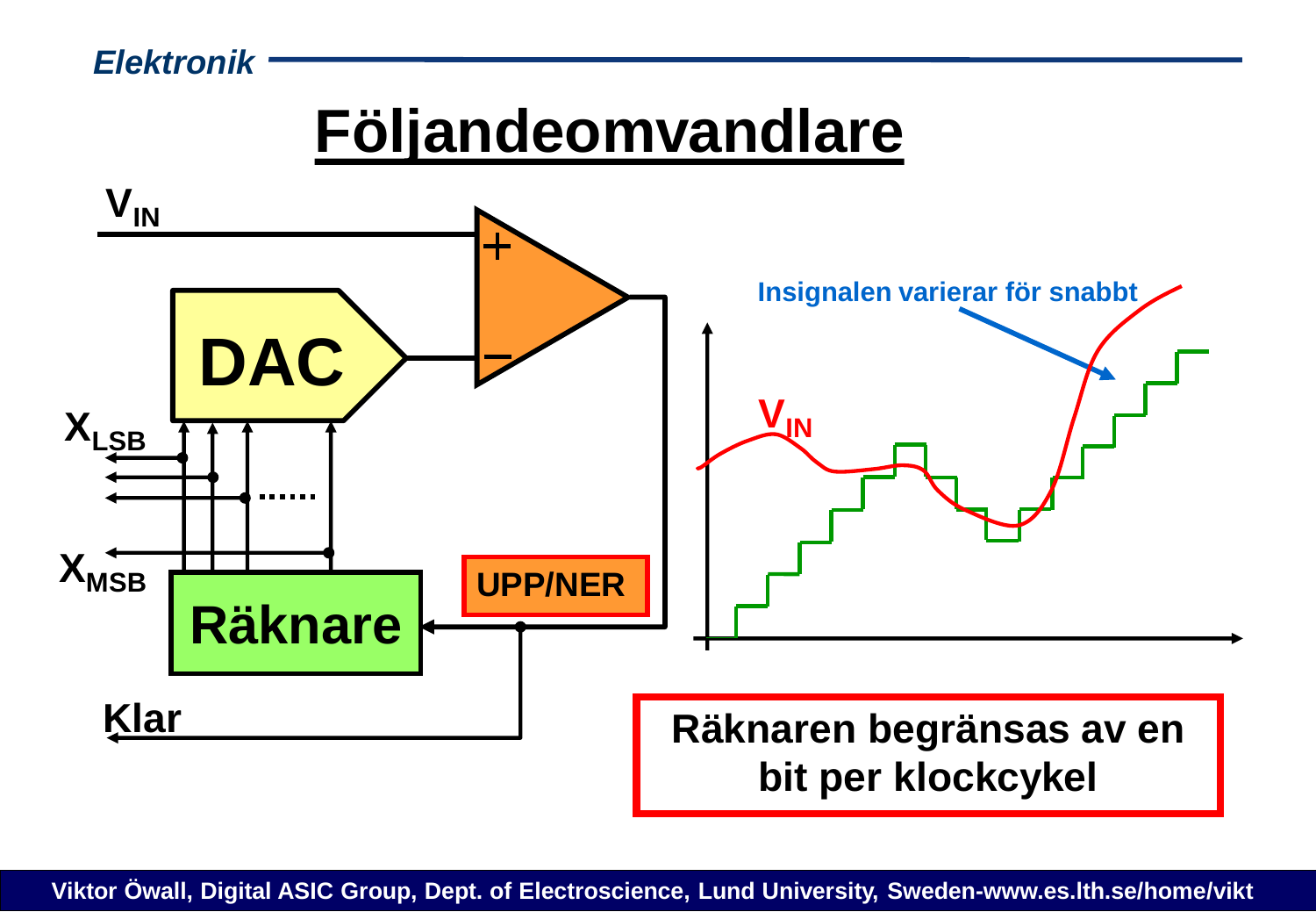## **Omvandlingstid**

| <b>Trappstegsomvandlare</b>   | $2^N - 1$ |
|-------------------------------|-----------|
| <b>Succesiv approximation</b> | N         |
| Flash                         |           |

**Men snabbare omvandling betalas med extra hårdvara**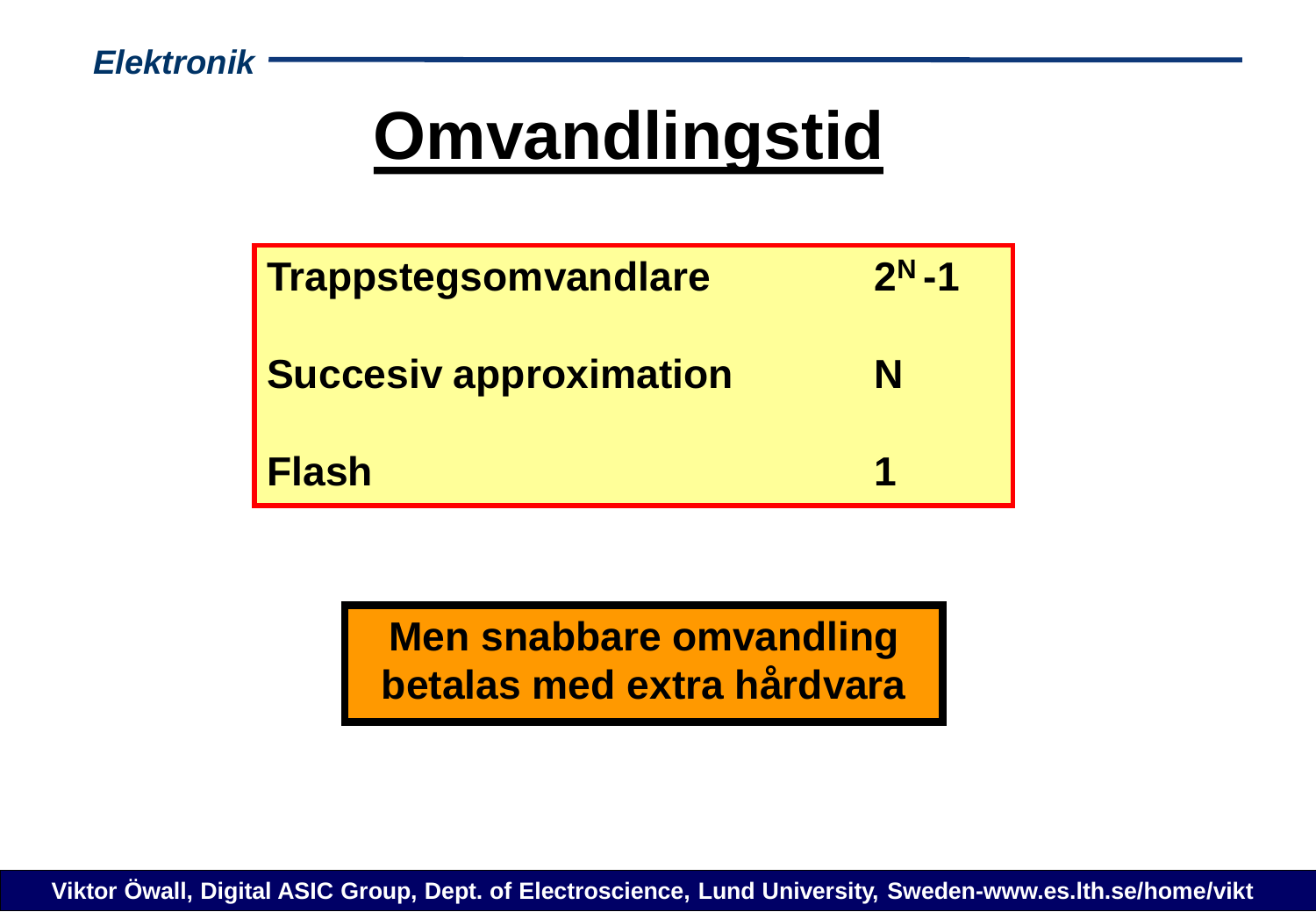#### *Elektronik* **Integrerande Omvandlare, Single Slope**